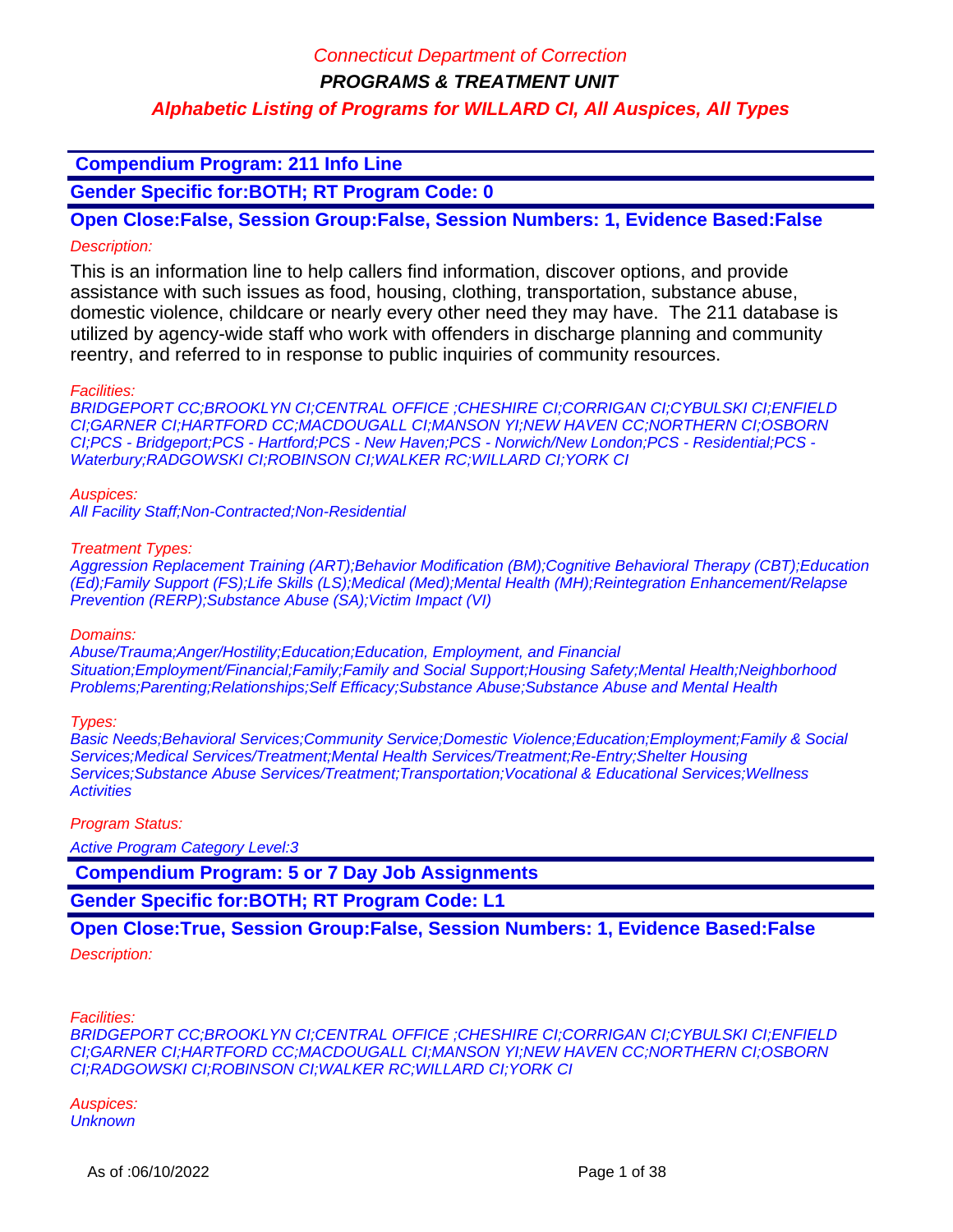Treatment Types: Life Skills (LS)

Domains:

Education, Employment, and Financial Situation;Employment/Financial

Types: **Unknown** 

#### Program Status:

Active Program Category Level:2

 **Compendium Program: Alcoholics Anonymous**

**Gender Specific for:BOTH; RT Program Code: 0**

#### **Open Close:True, Session Group:False, Session Numbers: 1, Evidence Based:False**

#### Description:

This is a 12-Step Fellowship self-help group for men and women who provide mutual support in obtaining and maintaining sobriety while also helping others to recover from alcoholism. Meetings, in a variety of formats (Big Book, Step Meetings, Speaker, etc.), are held on a weekly basis. Addiction Services or Volunteer Services staff coordinate the meetings and provide oversight for the program.

Facilities:

BRIDGEPORT CC;BROOKLYN CI;CORRIGAN CI;CYBULSKI CI;GARNER CI;HARTFORD CC;MACDOUGALL CI;MANSON YI;NEW HAVEN CC;RADGOWSKI CI;ROBINSON CI;WALKER RC;WILLARD CI;YORK CI

Auspices: Addiction Services;Volunteer Services

Treatment Types: Behavior Modification (BM);Substance Abuse (SA)

Domains: Substance Abuse;Substance Abuse and Mental Health

Types: Addiction;Re-Entry

Program Status: Active Program Category Level:3

 **Compendium Program: Anger Management Program**

**Gender Specific for:BOTH; RT Program Code: 26**

#### **Open Close:True, Session Group:False, Session Numbers: 10, Evidence Based:False**

#### Description:

This program was designed based upon research regarding what works for Anger Management Programs. This 10-week program includes skill building, cognitive techniques, relaxation techniques and role play. In addition, an assessment tool to ensure program fidelity audits this program. This program can be modified for special populations.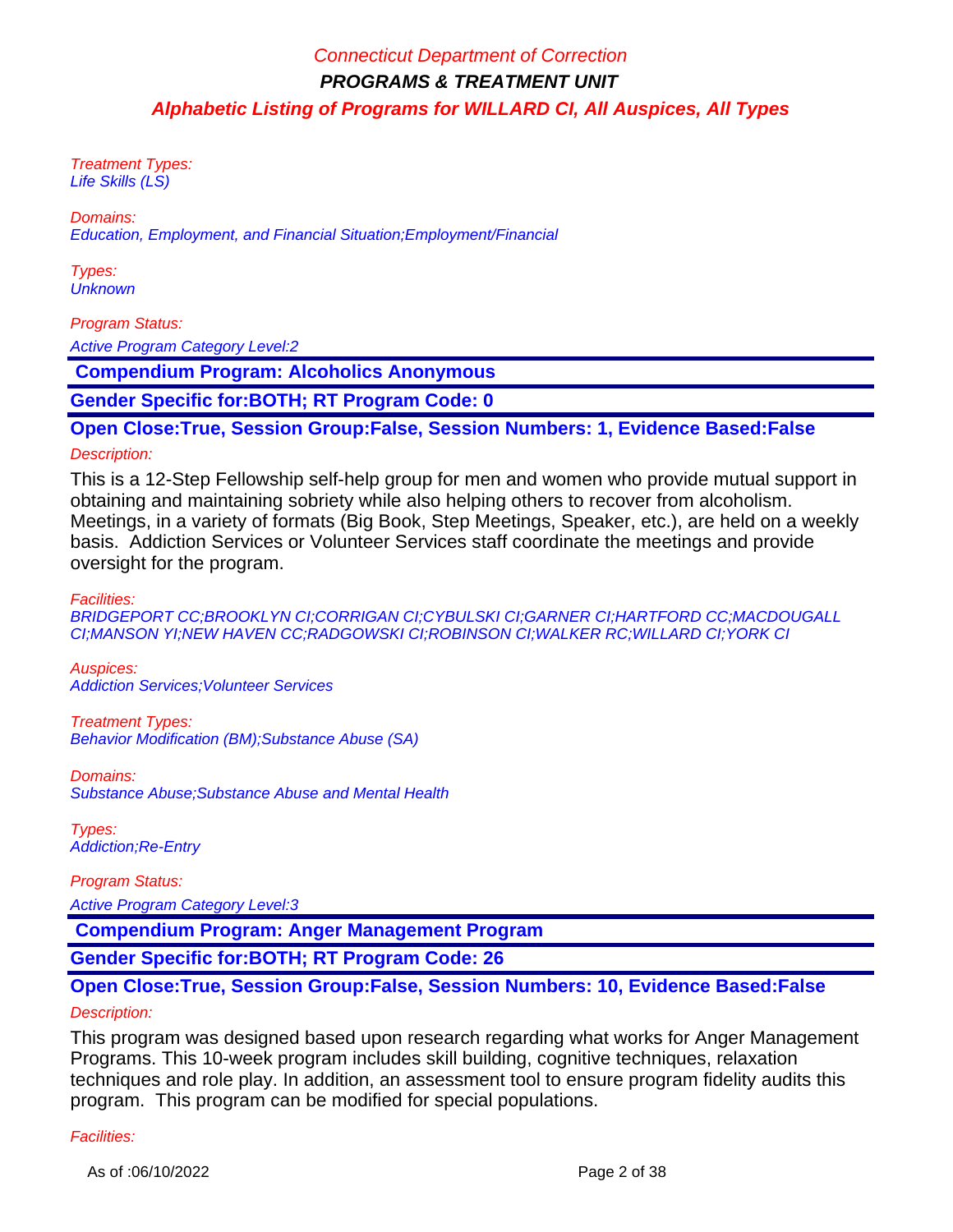BROOKLYN CI;CHESHIRE CI;CORRIGAN CI;CYBULSKI CI;ENFIELD CI;GARNER CI;MACDOUGALL CI;MANSON YI;OSBORN CI;RADGOWSKI CI;ROBINSON CI;WILLARD CI;YORK CI

Auspices:

All Facility Staff;Programs & Treatment Unit

Treatment Types:

Aggression Replacement Training (ART);Cognitive Behavioral Therapy (CBT);Life Skills (LS);Victim Impact (VI)

Domains: Anger/Hostility;Criminal Attitudes and Behavioral Patterns

Types: Anger Management;Mental Health;Self Improvement

Program Status:

Active Program Category Level:1

 **Compendium Program: Arabic Language**

**Gender Specific for:MALE; RT Program Code: 0**

**Open Close:True, Session Group:False, Session Numbers: 1, Evidence Based:False**

Description:

This is an introduction to the Arabic language. It is designed to teach the Arabic alphabet and basic everyday words. This will also include an introduction to Arabic writing.

Facilities:

BROOKLYN CI;CHESHIRE CI;CYBULSKI CI;ENFIELD CI;MACDOUGALL CI;WILLARD CI

Auspices: Religious Services

Treatment Types: **Unknown** 

Domains: **Unknown** 

Types: Religious;Self Improvement

Program Status:

Active Program Category Level:3

 **Compendium Program: Catholic Bible Study**

**Gender Specific for:BOTH; RT Program Code: 0**

### **Open Close:True, Session Group:False, Session Numbers: 1, Evidence Based:False** Description:

An academic study of the books of the bible or biblical topics and themes. This program seeks to foster understanding of scripture and help inmates develop self-awareness and personal growth based on biblical principles.

#### Facilities:

As of :06/10/2022 Page 3 of 38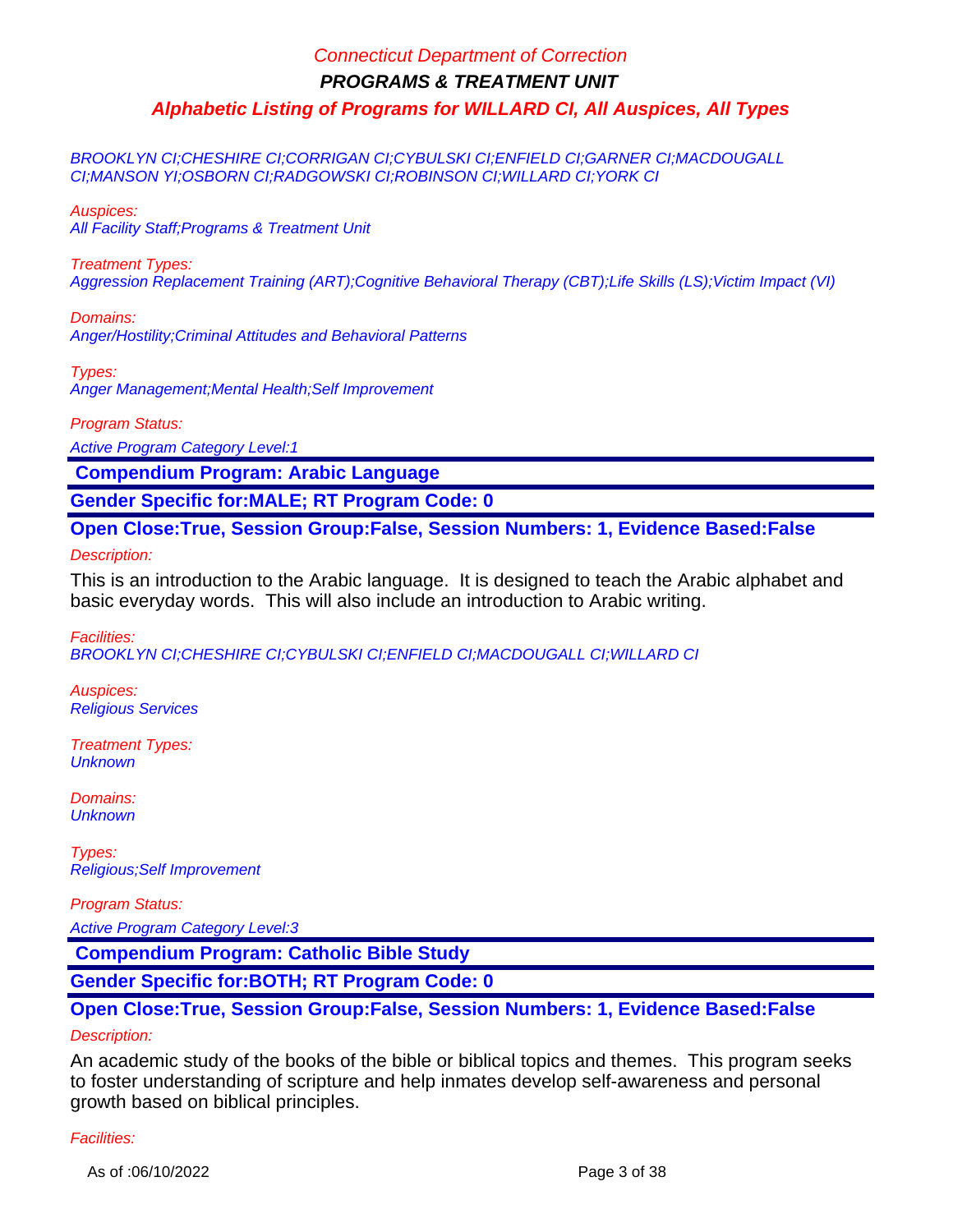BRIDGEPORT CC;BROOKLYN CI;CHESHIRE CI;CYBULSKI CI;ENFIELD CI;GARNER CI;HARTFORD CC;MACDOUGALL CI;MANSON YI;NEW HAVEN CC;OSBORN CI;RADGOWSKI CI;WALKER RC;WILLARD CI;YORK CI

Auspices: Religious Services ;Volunteer Services

Treatment Types: **Unknown** 

Domains: **Unknown** 

Types: **Religious** 

Program Status:

Active Program Category Level:3

 **Compendium Program: Catholic Worship Service**

**Gender Specific for:BOTH; RT Program Code: 0**

**Open Close:True, Session Group:False, Session Numbers: 1, Evidence Based:False**

Description:

The weekly Catholic service is the Mass (or a communion service when Mass cannot be held due to the unavailability of a priest). Fulfills constitutional right to worship.

Facilities:

BRIDGEPORT CC;BROOKLYN CI;CHESHIRE CI;CORRIGAN CI;CYBULSKI CI;ENFIELD CI;GARNER CI;HARTFORD CC;MACDOUGALL CI;MANSON YI;NEW HAVEN CC;OSBORN CI;RADGOWSKI CI;ROBINSON CI;WALKER RC;WILLARD CI;YORK CI

Auspices: Religious Services ;Volunteer Services

Treatment Types: **Unknown** 

Domains: **Unknown** 

Types: Worship Services

Program Status:

Active Program Category Level:3

 **Compendium Program: Certified Birth Certificate or Registration of Birth**

**Gender Specific for:BOTH; RT Program Code: I2**

**Open Close:True, Session Group:False, Session Numbers: 1, Evidence Based:False**

Description:

\*\*\*\*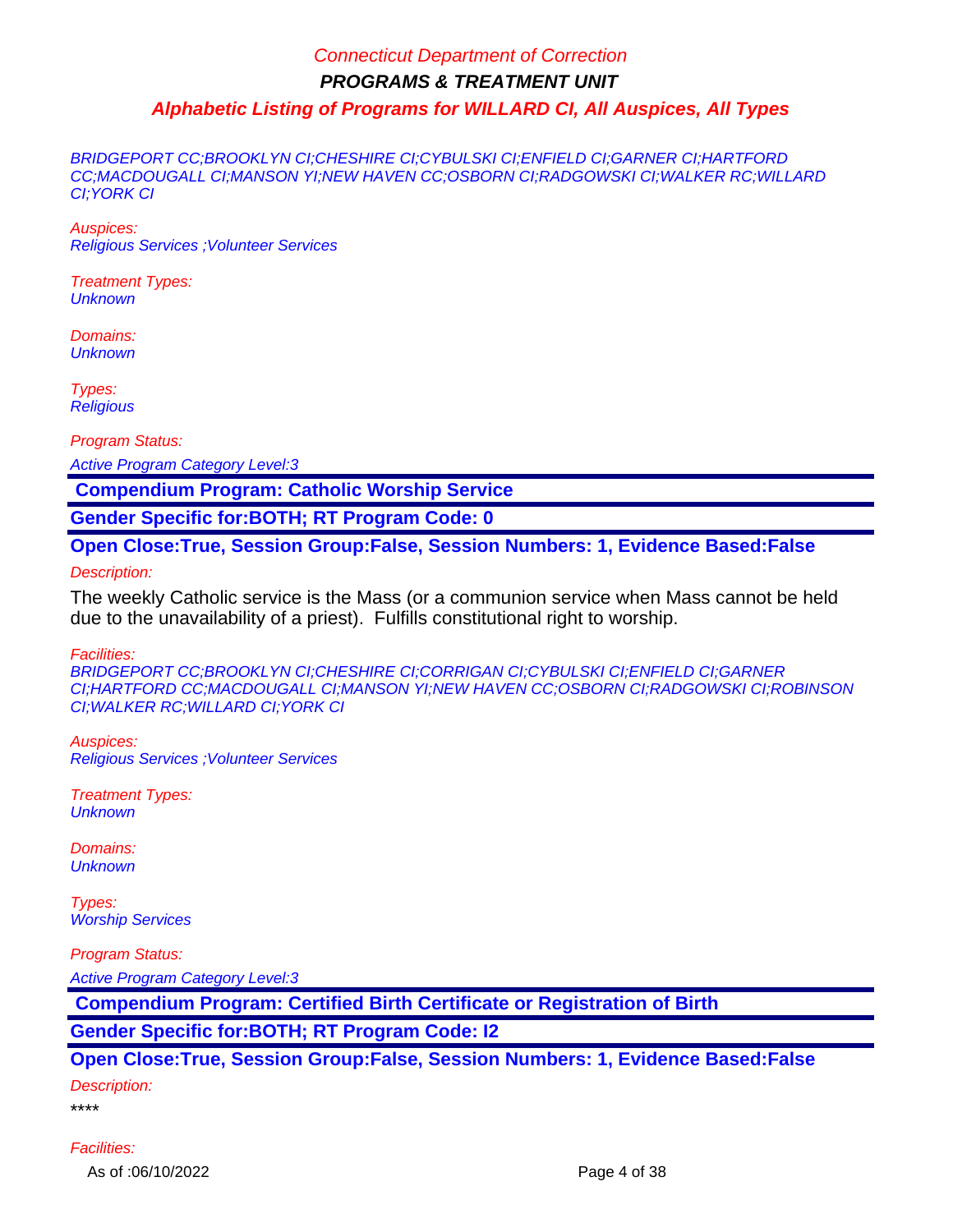BRIDGEPORT CC;BROOKLYN CI;CENTRAL OFFICE ;CHESHIRE CI;CORRIGAN CI;CYBULSKI CI;ENFIELD CI;GARNER CI;HARTFORD CC;MACDOUGALL CI;MANSON YI;NEW HAVEN CC;NORTHERN CI;OSBORN CI;RADGOWSKI CI;ROBINSON CI;WALKER RC;WILLARD CI;YORK CI

Auspices: Programs & Treatment Unit

Treatment Types: Reintegration Enhancement/Relapse Prevention (RERP)

Domains: Education, Employment, and Financial Situation;Employment/Financial

Types: Re-Entry

Program Status:

Active Program Category Level:3

 **Compendium Program: CONNTAC-EOC (CT Talent Assistance Cooperative-Education Opportunity Center)**

**Gender Specific for:BOTH; RT Program Code: 0**

**Open Close:True, Session Group:False, Session Numbers: 1, Evidence Based:False**

Description:

Representatives from CONNTAC-EOC are provided with names of students to meet with while the student is still incarcerated. The representatives assist students with their post-secondary plans and financial aid.

Facilities:

BROOKLYN CI;CYBULSKI CI;ENFIELD CI;MANSON YI;OSBORN CI;RADGOWSKI CI;ROBINSON CI;WILLARD CI;YORK CI

Auspices: USD#1

Treatment Types: Education (Ed)

Domains: Education;Education, Employment, and Financial Situation;Employment/Financial

Types: Re-Entry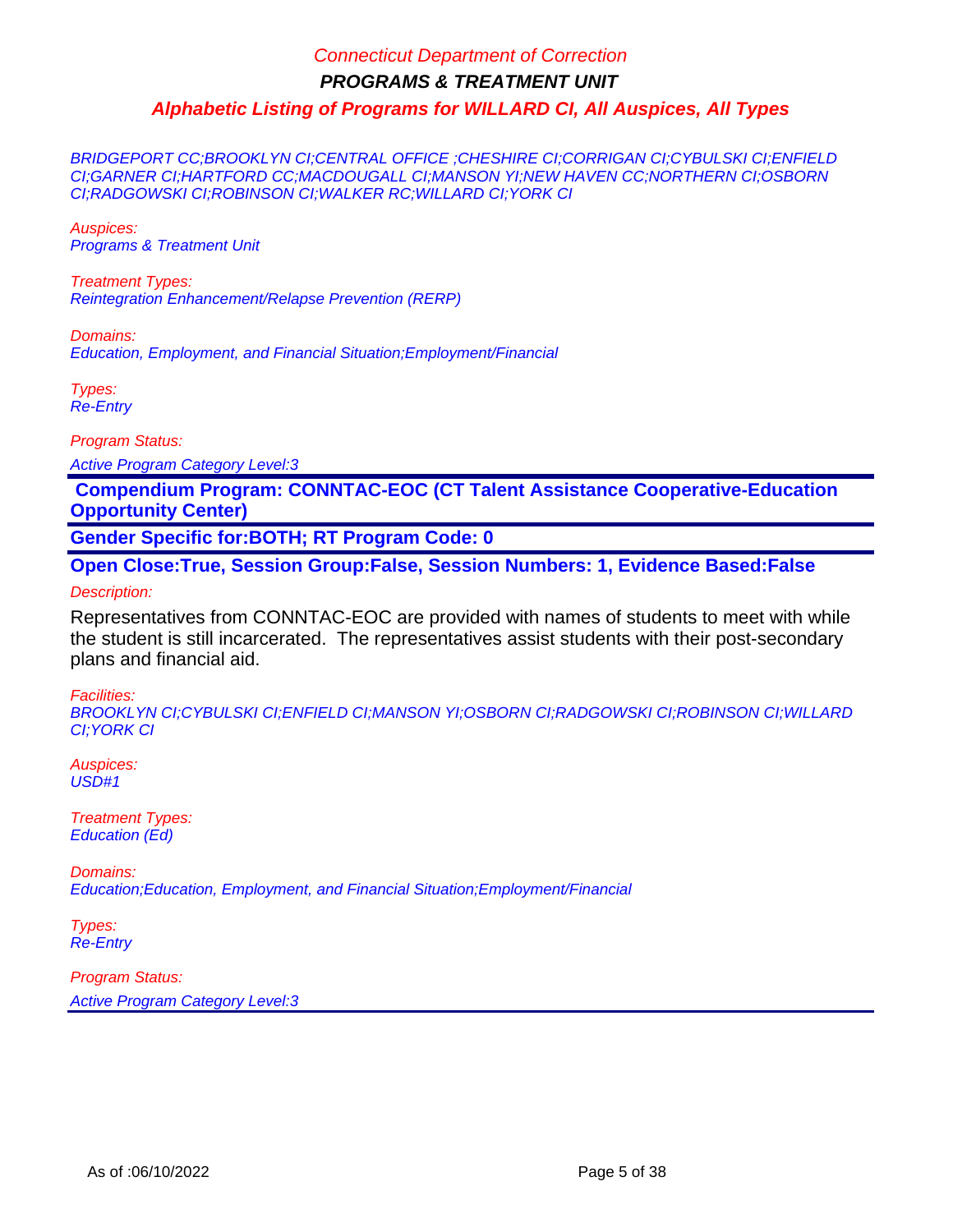**PROGRAMS & TREATMENT UNIT**

### **Alphabetic Listing of Programs for WILLARD CI, All Auspices, All Types**

 **Compendium Program: Discharge Orientation**

**Gender Specific for:BOTH; RT Program Code: RD**

**Open Close:True, Session Group:False, Session Numbers: 1, Evidence Based:False** Description:

Discharge Orientation is conducted either individually or in groups with offenders who are within a year of discharge to the community. Topics include: ID procurement; community programs; and related matters.

#### Facilities:

BRIDGEPORT CC;CHESHIRE CI;CORRIGAN CI;CYBULSKI CI;ENFIELD CI;GARNER CI;HARTFORD CC;MACDOUGALL CI;MANSON YI;NEW HAVEN CC;OSBORN CI;RADGOWSKI CI;ROBINSON CI;WALKER RC;WILLARD CI;YORK CI

Auspices: Programs & Treatment Unit

Treatment Types: Reintegration Enhancement/Relapse Prevention (RERP)

Domains:

Education, Employment, and Financial Situation;Family and Social Support

Types: Re-Entry

Program Status:

Active Program Category Level:3

 **Compendium Program: DSS Connect Card**

**Gender Specific for:BOTH; RT Program Code: I7**

#### **Open Close:True, Session Group:False, Session Numbers: 1, Evidence Based:False**

Description:

\*\*\*\*

Facilities:

BRIDGEPORT CC;BROOKLYN CI;CENTRAL OFFICE ;CHESHIRE CI;CORRIGAN CI;CYBULSKI CI;ENFIELD CI;GARNER CI;HARTFORD CC;MACDOUGALL CI;MANSON YI;NEW HAVEN CC;NORTHERN CI;OSBORN CI;RADGOWSKI CI;ROBINSON CI;WALKER RC;WILLARD CI;YORK CI

Auspices: Programs & Treatment Unit

Treatment Types: Reintegration Enhancement/Relapse Prevention (RERP)

Domains: Education, Employment, and Financial Situation;Employment/Financial

Types: Re-Entry

Program Status:

As of :06/10/2022 Page 6 of 38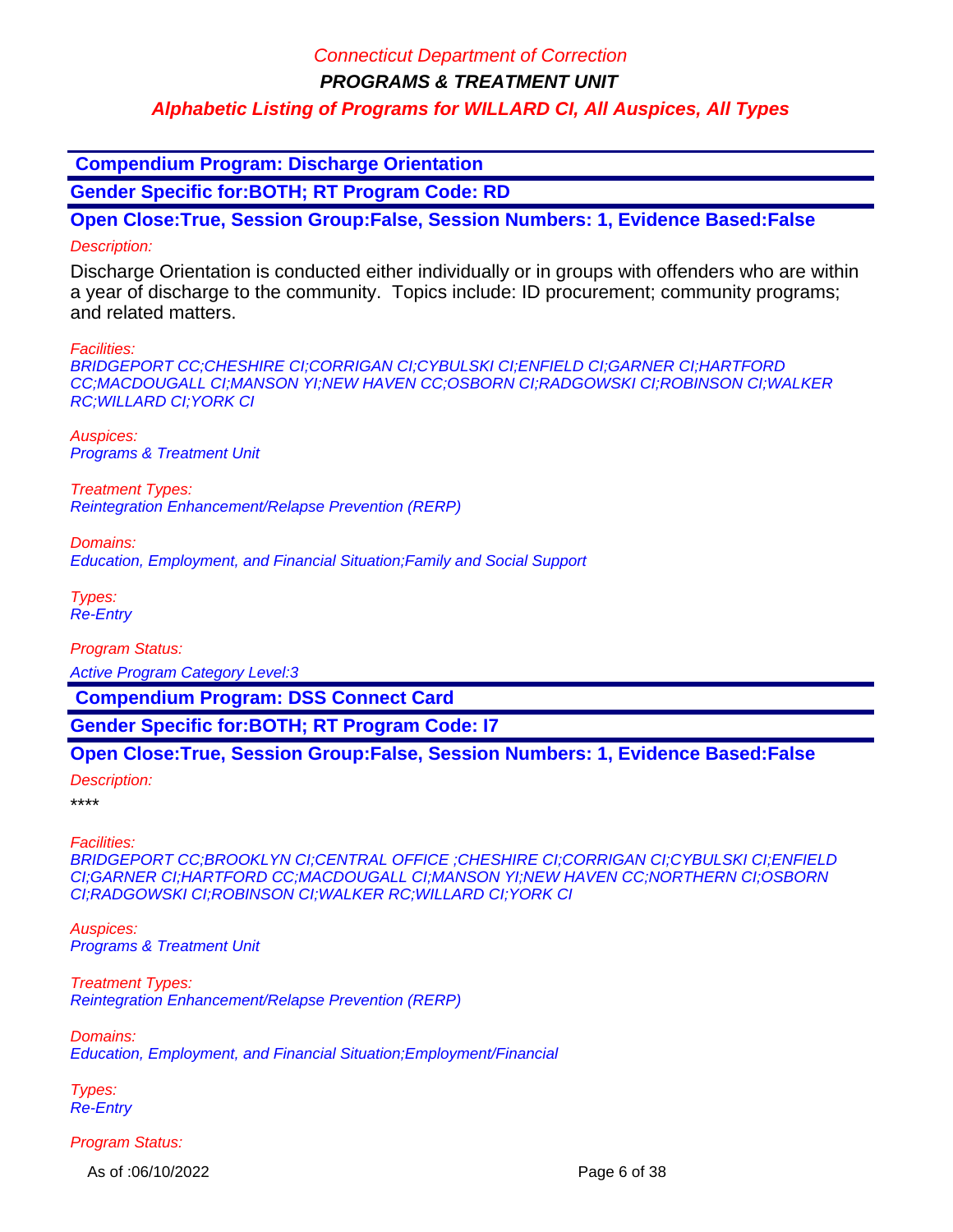#### Active Program Category Level:3

 **Compendium Program: Education Needs to be Identified by USD#1**

**Gender Specific for:BOTH; RT Program Code: E1**

**Open Close:True, Session Group:False, Session Numbers: 1, Evidence Based:False**

#### Description:

A transcript review of educational needs will be completed for inmates.

#### Facilities:

BRIDGEPORT CC;BROOKLYN CI;CENTRAL OFFICE ;CHESHIRE CI;CORRIGAN CI;CYBULSKI CI;ENFIELD CI;GARNER CI;HARTFORD CC;MACDOUGALL CI;MANSON YI;NEW HAVEN CC;NORTHERN CI;OSBORN CI;RADGOWSKI CI;ROBINSON CI;WALKER RC;WILLARD CI;YORK CI

Auspices: **Unknown** 

Treatment Types: Education (Ed)

Domains: Education, Employment, and Financial Situation

Types: **Unknown** 

Program Status:

Active Program Category Level:1

 **Compendium Program: Educational, Career Resources and Job Fairs**

**Gender Specific for:BOTH; RT Program Code: 0**

**Open Close:True, Session Group:False, Session Numbers: 1, Evidence Based:False** Description:

These types of Fairs are conducted in the form of a professional conference for students. The educational staff invite a keynote speaker and students proceed to attend individual workshops or resource stations that provide information about potential employment or post secondary educational opportunities. The goal of these Fairs is to assist inmates with their transition plans before they return to the community.

Facilities:

CYBULSKI CI;MACDOUGALL CI;MANSON YI;OSBORN CI;WALKER RC;WILLARD CI;YORK CI

Auspices: Addiction Services;USD#1

Treatment Types: Life Skills (LS); Reintegration Enhancement/Relapse Prevention (RERP)

Domains:

Education;Education, Employment, and Financial Situation;Employment/Financial;Family;Mental Health;Parenting;Peer Associations;Relationships;Self Efficacy;Substance Abuse

Types:

As of :06/10/2022 Page 7 of 38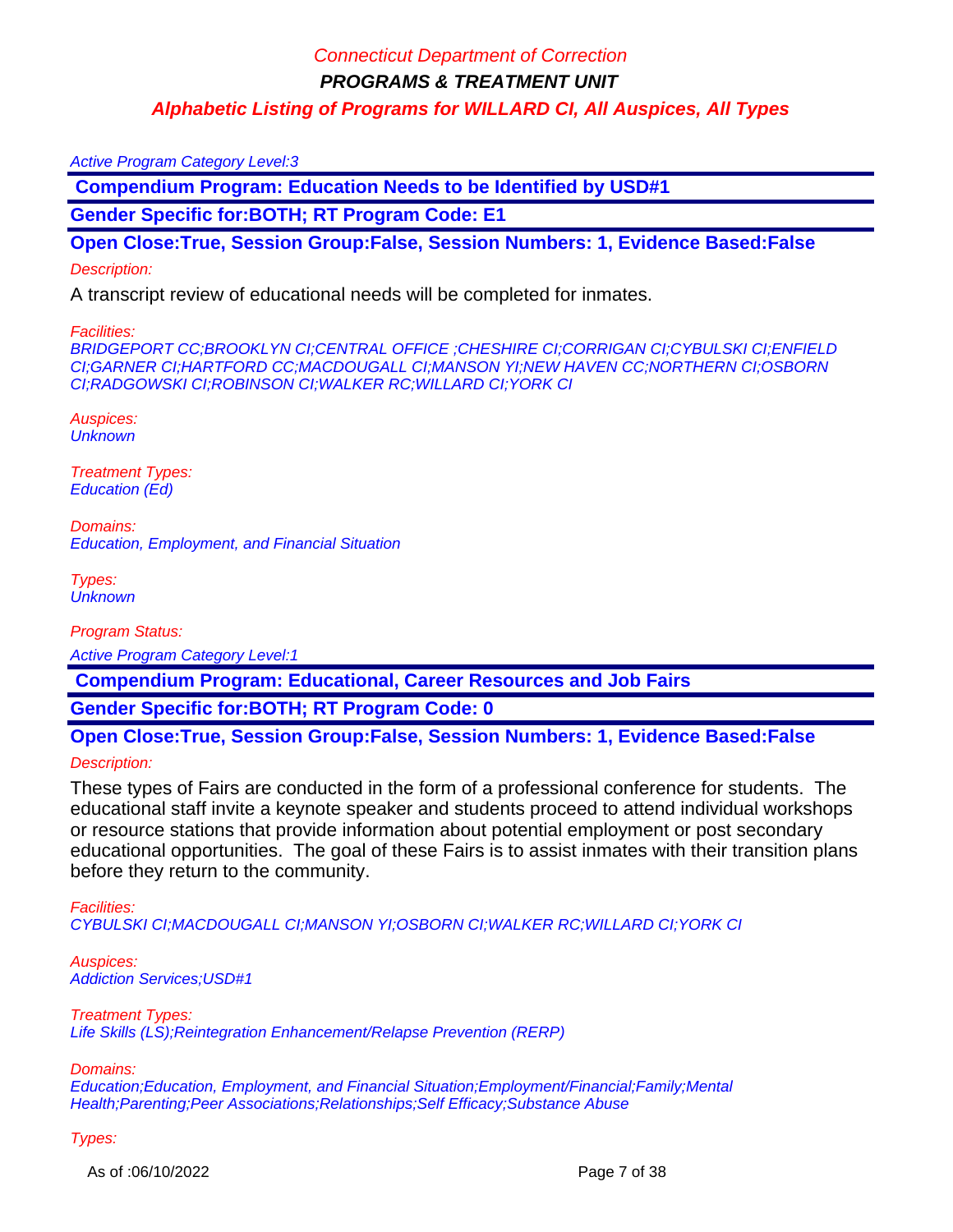Academic Education;Re-Entry

Program Status:

Active Program Category Level:3

 **Compendium Program: Expired Photo Driver's License**

**Gender Specific for:BOTH; RT Program Code: I3**

### **Open Close:True, Session Group:False, Session Numbers: 1, Evidence Based:False**

Description:

\*\*\*\*

Facilities:

BRIDGEPORT CC;BROOKLYN CI;CENTRAL OFFICE ;CHESHIRE CI;CORRIGAN CI;CYBULSKI CI;ENFIELD CI;GARNER CI;HARTFORD CC;MACDOUGALL CI;MANSON YI;NEW HAVEN CC;NORTHERN CI;OSBORN CI;RADGOWSKI CI;ROBINSON CI;WALKER RC;WILLARD CI;YORK CI

Auspices: Programs & Treatment Unit

Treatment Types: Reintegration Enhancement/Relapse Prevention (RERP)

Domains: Education, Employment, and Financial Situation

Types: Re-Entry

Program Status: Active Program Category Level:3

 **Compendium Program: Facility Based Domestic Violence Program**

**Gender Specific for:MALE; RT Program Code: 02**

# **Open Close:True, Session Group:False, Session Numbers: 15, Evidence Based:False**

Description:

This group is designed for inmates who have committed a domestic violence offense. Successful completion of this program is a requirement for those inmates who enter into the department's community-based transitional supervision program for domestic violence offenders.

Facilities:

BROOKLYN CI;CHESHIRE CI;CORRIGAN CI;CYBULSKI CI;ENFIELD CI;GARNER CI;MACDOUGALL CI;MANSON YI;OSBORN CI;RADGOWSKI CI;ROBINSON CI;WILLARD CI

Auspices: All Facility Staff;Programs & Treatment Unit

Treatment Types: Aggression Replacement Training (ART); Victim Impact (VI)

Domains: Criminal Attitudes and Behavioral Patterns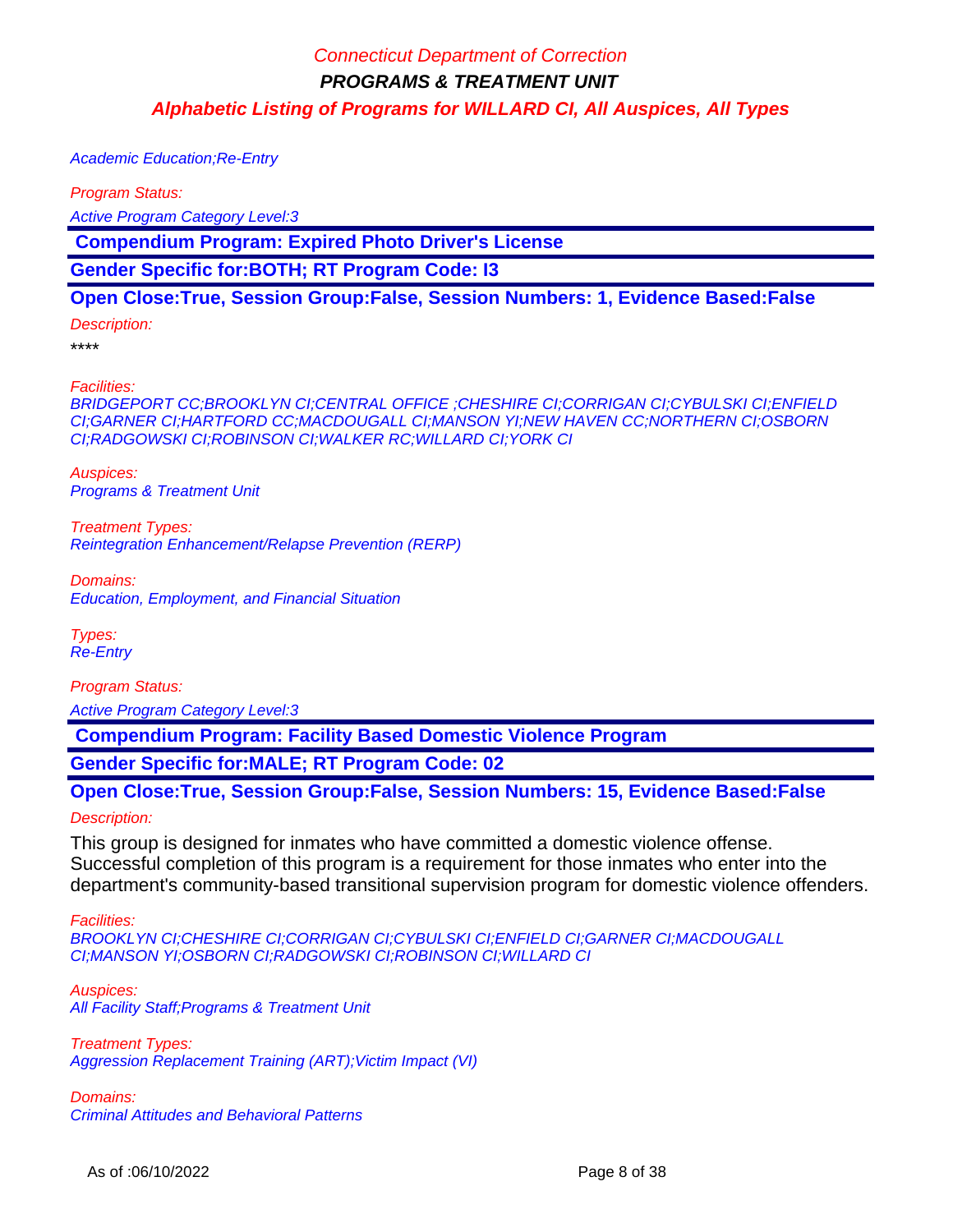Types: Domestic Violence;Family

Program Status:

Active Program Category Level:1

 **Compendium Program: General Referral for ASU (Addiction Services Unit) Program**

**Gender Specific for:BOTH; RT Program Code: A1**

**Open Close:True, Session Group:False, Session Numbers: 1, Evidence Based:False**

Description:

Facilities:

BRIDGEPORT CC;BROOKLYN CI;CENTRAL OFFICE ;CHESHIRE CI;CORRIGAN CI;CYBULSKI CI;ENFIELD CI;GARNER CI;HARTFORD CC;MACDOUGALL CI;MANSON YI;NEW HAVEN CC;NORTHERN CI;OSBORN CI;RADGOWSKI CI;ROBINSON CI;WALKER RC;WILLARD CI;YORK CI

Auspices: **Unknown** 

Treatment Types: Substance Abuse (SA)

Domains: Substance Abuse and Mental Health

Types: **Unknown** 

Program Status:

Active Program Category Level:1

 **Compendium Program: General Referral for Vocational Education**

**Gender Specific for:BOTH; RT Program Code: E2**

**Open Close:True, Session Group:False, Session Numbers: 1, Evidence Based:False**

Description:

A review of vocational education needs will be completed for inmates.

Facilities:

BRIDGEPORT CC;BROOKLYN CI;CENTRAL OFFICE ;CHESHIRE CI;CORRIGAN CI;CYBULSKI CI;ENFIELD CI;GARNER CI;HARTFORD CC;MACDOUGALL CI;MANSON YI;NEW HAVEN CC;NORTHERN CI;OSBORN CI;RADGOWSKI CI;ROBINSON CI;WALKER RC;WILLARD CI;YORK CI

Auspices: **Unknown** 

Treatment Types: Education (Ed)

Domains: Education, Employment, and Financial Situation

Types:

As of :06/10/2022 Page 9 of 38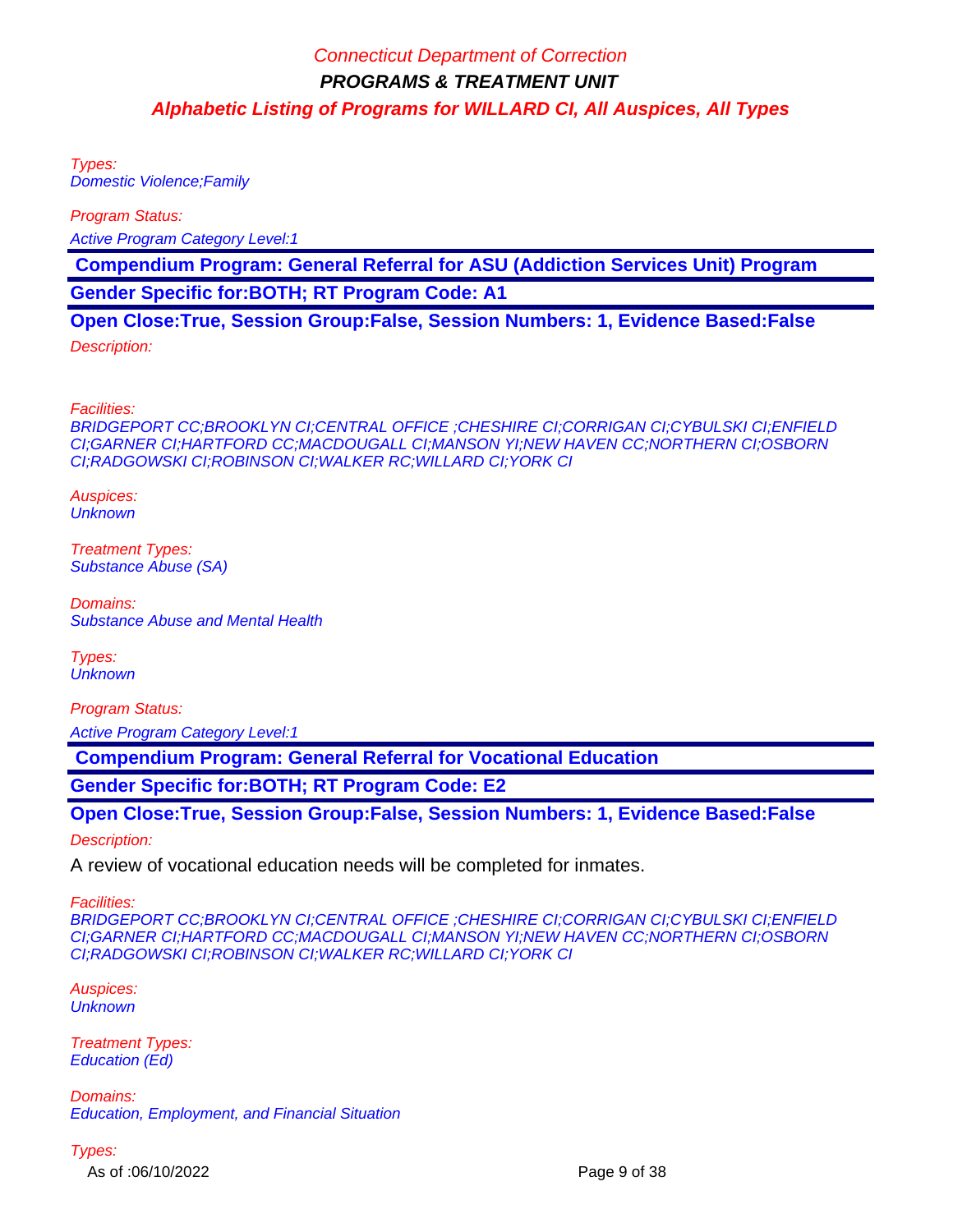**Unknown** 

Program Status:

Active Program Category Level:1

 **Compendium Program: Good Intentions - Bad Choices**

**Gender Specific for:BOTH; RT Program Code: CF**

**Open Close:True, Session Group:False, Session Numbers: 15, Evidence Based:True**

#### Description:

This program features a three part DVD series that focuses on Relapse and Recidivism Prevention for addicts and offenders leaving treatment or an incarcerated setting re-entering society. This period of early reintegration is especially risky for addicts and offenders despite intentions of doing well and straightening out their lives because errors in thinking that are the result of years of an addictive and/or criminal lifestyle, and are not so easily or quickly resolved.

Facilities:

BROOKLYN CI;CHESHIRE CI;CYBULSKI CI;ENFIELD CI;GARNER CI;MACDOUGALL CI;OSBORN CI;ROBINSON CI;WILLARD CI;YORK CI

Auspices: Programming Unit - Facility Staff

Treatment Types: Cognitive Behavioral Therapy (CBT)

Domains:

Anger/Hostility;Antisocial Attitudes;Antisocial Friends;Criminal Attitudes and Behavioral Patterns;Relationships;Self Efficacy;Substance Abuse

Types: Self Improvement

Program Status:

Active Program Category Level:1

 **Compendium Program: Goodwill Reentry Initiative**

**Gender Specific for:BOTH; RT Program Code: RI**

**Open Close:True, Session Group:False, Session Numbers: 1, Evidence Based:False**

#### Description:

The Goodwill Reentry Initiative is a reentry program offered by Goodwill of Southern New England that offers case management services and basic needs support to offenders releasing to New Haven, West Haven, or Hamden.

Facilities: CHESHIRE CI;CYBULSKI CI;OSBORN CI;ROBINSON CI;WILLARD CI;YORK CI

Auspices: Volunteer Services

Treatment Types:

As of :06/10/2022 **Page 10 of 38**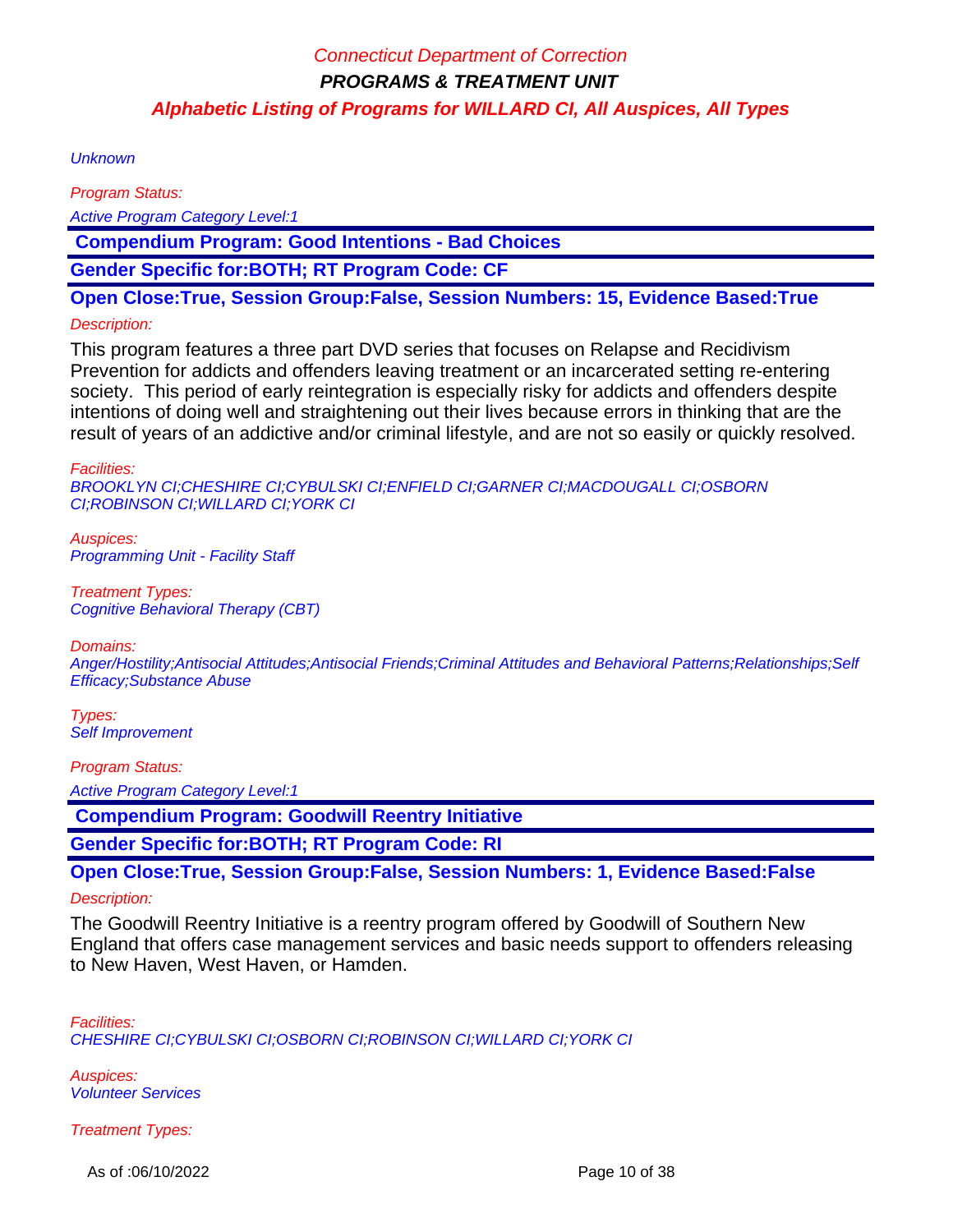Cognitive Behavioral Therapy (CBT);Life Skills (LS)

Domains: Criminal Attitudes and Behavioral Patterns

Types: Re-Entry

Program Status:

Active Program Category Level:2

 **Compendium Program: Helping Men Recover**

**Gender Specific for:MALE; RT Program Code: MR**

**Open Close:True, Session Group:False, Session Numbers: 18, Evidence Based:True**

#### Description:

Helping Men Recover (Stephanie S. Covington, Dan Griffin, Rick Dauer). Is the first genderresponsive, trauma- informed treatment program for me. The materials are grounded in research, theory, and clinical practice. This participant workbook has for modules (self, relationships, sexuality, and spirituality) and allows men to process and record the therapeutic experience. It contains exercises for use in group sessions, summaries of information presented from the facilitator's guide, and reflection questions and activities for use after group sessions. 18 sessions 1.5 hour each

Facilities: BROOKLYN CI;CHESHIRE CI;CORRIGAN CI;CYBULSKI CI;MACDOUGALL CI;OSBORN CI;ROBINSON CI;WILLARD CI

Auspices: Addiction Services

Treatment Types: Cognitive Behavioral Therapy (CBT);Substance Abuse (SA)

Domains: Substance Abuse and Mental Health

Types: **Unknown**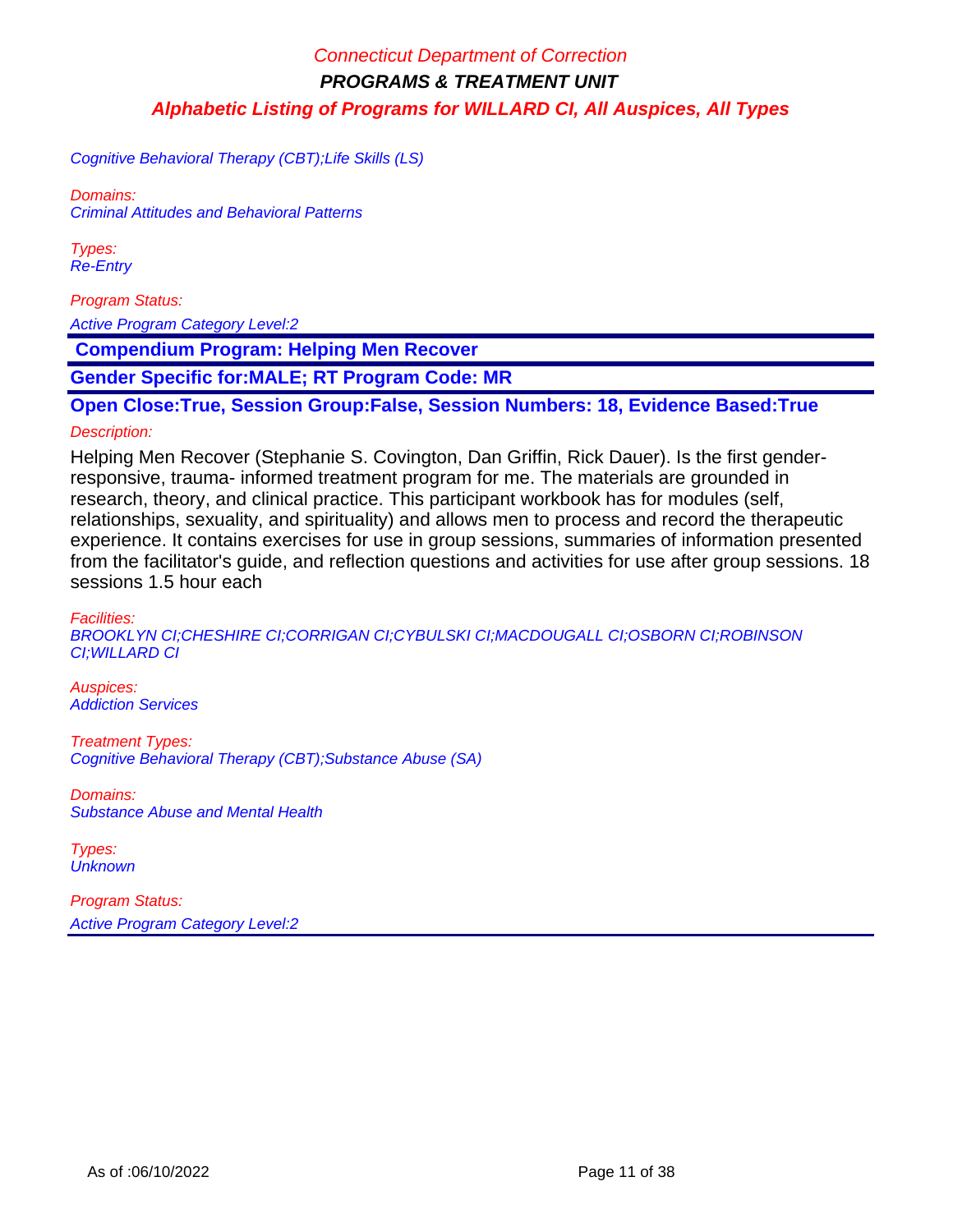**PROGRAMS & TREATMENT UNIT**

### **Alphabetic Listing of Programs for WILLARD CI, All Auspices, All Types**

 **Compendium Program: High School Diploma Programs**

**Gender Specific for:BOTH; RT Program Code: 0**

**Open Close:True, Session Group:False, Session Numbers: 1, Evidence Based:False** Description:

The USD #1 offers opportunities for earning a high school diploma through either USD # 1's Adult Education Program or in some cases in collaboration with USD #1 and the local town/city. To receive a diploma from the local city/town, the former school district must be willing to cooperate with USD #1. USD #1 Adult Education opportunities include the following:

1. The General Education Development (GED) exam provides qualified offenders the opportunity to participate in the examination process in order to receive a Connecticut State High School Diploma.

2. The High School Equivalency Program provides qualified offenders the opportunity to earn the 20 credit hours (120 hours per credit) required to receive a Connecticut High School Diploma.

3. Credit Diploma Program (CDP) provides qualified offenders the opportunity to earn the 20 credit hours (50 hours per credit) required to receive a USD #1 Adult Education High School Diploma.

4. The External Diploma Program (EDP) provides qualified offenders the opportunity to complete a competency portfolio in order to receive a USD #1 Adult Education High School Diploma.

Not all programs are available at all sites, and USD #1 staff review these options with prospective students to assist in the decision regarding which high school diploma program best meets his/her needs.

Facilities:

BRIDGEPORT CC;BROOKLYN CI;CENTRAL OFFICE ;CHESHIRE CI;CORRIGAN CI;CYBULSKI CI;ENFIELD CI;GARNER CI;HARTFORD CC;MACDOUGALL CI;MANSON YI;NEW HAVEN CC;NORTHERN CI;OSBORN CI;RADGOWSKI CI;ROBINSON CI;WALKER RC;WILLARD CI;YORK CI

Auspices:  $USD#1$ 

Treatment Types: Education (Ed)

Domains: Education, Employment, and Financial Situation

Types: Academic Education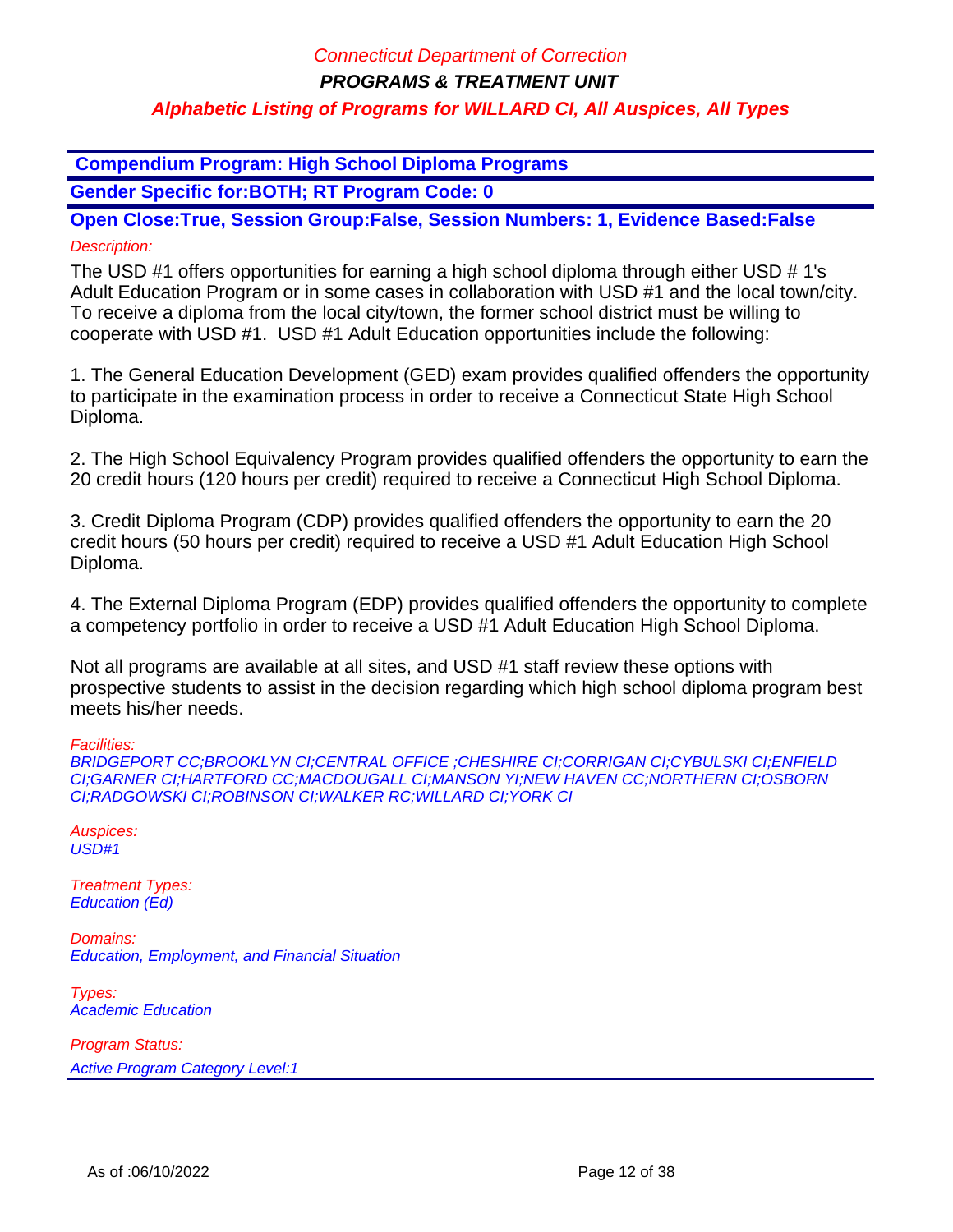**PROGRAMS & TREATMENT UNIT**

### **Alphabetic Listing of Programs for WILLARD CI, All Auspices, All Types**

 **Compendium Program: HIV Counseling, Testing & Risk Reduction Education Gender Specific for:BOTH; RT Program Code: 0**

**Open Close:True, Session Group:False, Session Numbers: 1, Evidence Based:False** Description:

When inmates are tested for HIV, the department provides standardized counseling by Department of Public Health certified counselors before and after testing. Counseling components include what HIV and AIDS are, how to get it, how to avoid getting it, what it means to be HIV positive, how to take care of oneself if one is HIV positive, and help in dealing with the associated feelings.

Facilities:

BRIDGEPORT CC;BROOKLYN CI;CHESHIRE CI;CORRIGAN CI;CYBULSKI CI;ENFIELD CI;GARNER CI;MACDOUGALL CI;MANSON YI;NORTHERN CI;OSBORN CI;ROBINSON CI;WALKER RC;WILLARD CI;YORK CI

Auspices: **Health Services** 

Treatment Types: Family Support (FS);Medical (Med)

Domains: Peer Associations

Types: Health Education;Medical

Program Status:

Active Program Category Level:3

 **Compendium Program: HIV Support Services**

**Gender Specific for:BOTH; RT Program Code: 0**

# **Open Close:True, Session Group:False, Session Numbers: 1, Evidence Based:False**

#### Description:

The Department demonstrates a collaborative approach in providing HIV support services to inmates in all facilities. A UCONN (Contracted) Heath Services Team coordinates testing and counseling services; the Department's School District conducts classroom instruction about HIV; the Department's Addiction Services Unit Counselors provide HIV education and prevention counseling; a number of volunteers serve as "buddies" or sponsors; and Hartford's Community Partners in Action (CPA) receives funding from foundations, grants as well as support from the state's Department of Mental Health and Addiction Services to operate the "Beyond Fear" Program. Altogether the Department hosts a complete program that includes counseling, testing, education focus groups, videos, intervention strategies and is able to assist discharging inmates with need for such services as housing, medical treatment, food, clothing and transportation.

New Beginnings and AIDS Awareness Day has been added to the HIV Support Services program. New Beginnings is an HIV/AIDS support group.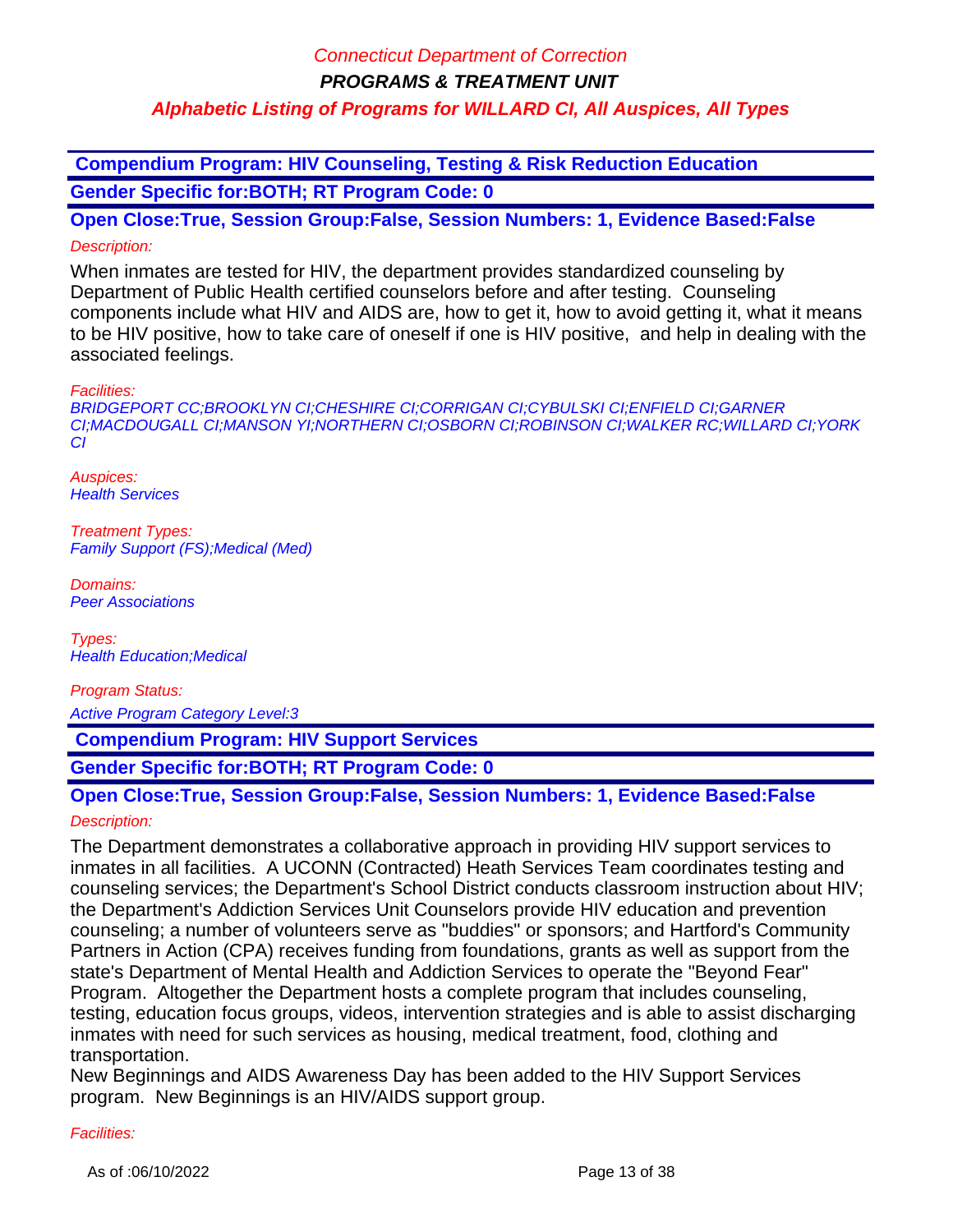BRIDGEPORT CC;BROOKLYN CI;CHESHIRE CI;CORRIGAN CI;CYBULSKI CI;ENFIELD CI;GARNER CI;HARTFORD CC;MACDOUGALL CI;MANSON YI;NEW HAVEN CC;NORTHERN CI;OSBORN CI;RADGOWSKI CI;WALKER RC;WILLARD CI;YORK CI

Auspices: Health Services;Volunteer Services

Treatment Types: Family Support (FS);Life Skills (LS);Medical (Med)

Domains: Peer Associations;Substance Abuse and Mental Health

Types: Health Education;Medical;Mental Health

Program Status:

Active Program Category Level:3

 **Compendium Program: Inmate Photo Program**

**Gender Specific for:MALE; RT Program Code: M8**

**Open Close:True, Session Group:False, Session Numbers: 1, Evidence Based:False**

Description:

Inmates register each month to take photos for a small fee and these photos are sent home or otherwise kept for personal use. Proceeds that are generated are held in a Special Activity Fund. From this fund, thousands of dollars have been donated to local charitable organizations each year, e.g. women's shelters, children's hospitals, youth organizations, and youth at risk programs.

#### Facilities:

CHESHIRE CI;CYBULSKI CI;ENFIELD CI;GARNER CI;MACDOUGALL CI;MANSON YI;ROBINSON CI;WALKER RC;WILLARD CI

Auspices: **All Facility Staff** 

Treatment Types: Family Support (FS)

Domains: Family and Social Support

Types: **Community Service**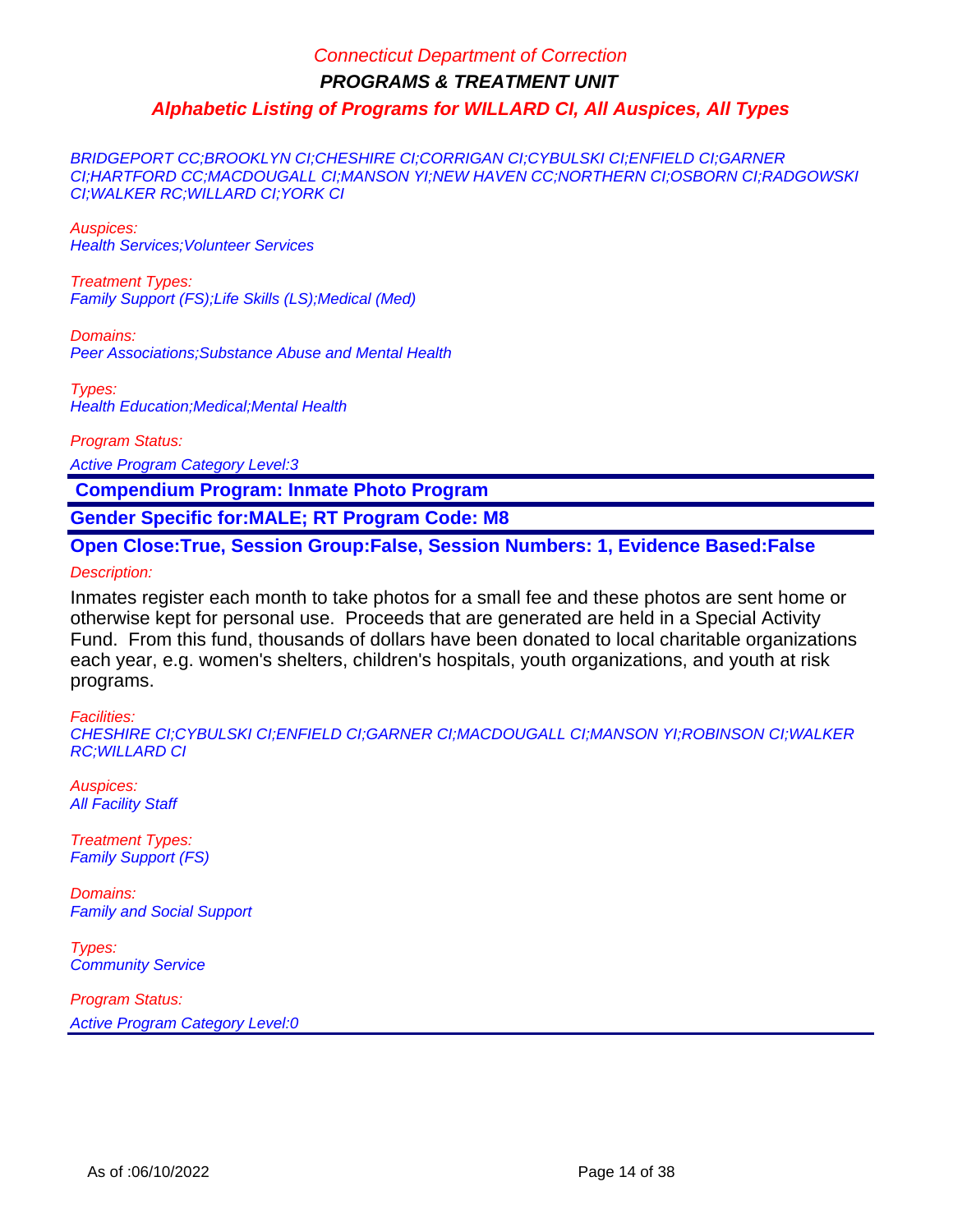**PROGRAMS & TREATMENT UNIT**

### **Alphabetic Listing of Programs for WILLARD CI, All Auspices, All Types**

 **Compendium Program: Islamic Studies**

**Gender Specific for:MALE; RT Program Code: 0**

**Open Close:True, Session Group:False, Session Numbers: 1, Evidence Based:False**

#### Description:

Islamic studies devoted to the study of prayer, meditation, self-examination and decision making for a spiritual life. This will assist inmates in confronting issues of life.

Facilities:

BRIDGEPORT CC;BROOKLYN CI;CYBULSKI CI;GARNER CI;HARTFORD CC;MACDOUGALL CI;MANSON YI;NEW HAVEN CC;OSBORN CI;ROBINSON CI;WALKER RC;WILLARD CI;YORK CI

Auspices: Religious Services

Treatment Types: **Unknown** 

Domains: **Unknown** 

Types: **Religious** 

Program Status:

Active Program Category Level:3

 **Compendium Program: Islamic Video**

**Gender Specific for:BOTH; RT Program Code: 0**

**Open Close:True, Session Group:False, Session Numbers: 1, Evidence Based:False**

Description:

This is a weekly instructional video focused on the historical background of Islam, prayer, customs, and traditions.

Facilities: BROOKLYN CI;CYBULSKI CI;ROBINSON CI;WILLARD CI

Auspices: Religious Services ;Volunteer Services

Treatment Types: **Unknown** 

Domains: **Unknown** 

Types: **Religious**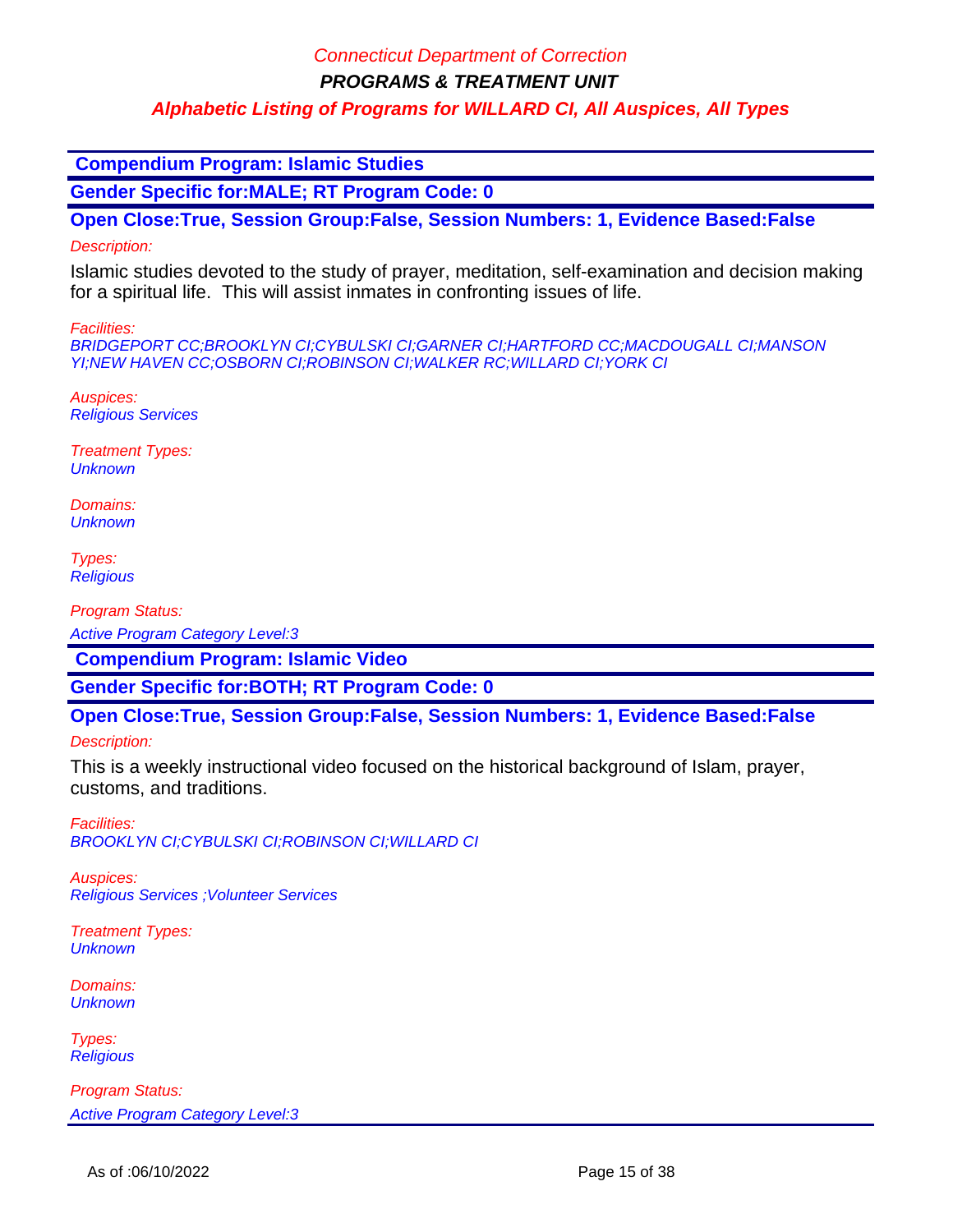**PROGRAMS & TREATMENT UNIT**

**Alphabetic Listing of Programs for WILLARD CI, All Auspices, All Types**

 **Compendium Program: Jehovah's Witness Collective Service**

**Gender Specific for:BOTH; RT Program Code: 0**

**Open Close:True, Session Group:False, Session Numbers: 1, Evidence Based:False**

Description:

This is the weekly Jehovah's Witness worship service.

Facilities:

BROOKLYN CI;CHESHIRE CI;CORRIGAN CI;CYBULSKI CI;ENFIELD CI;GARNER CI;MACDOUGALL CI;OSBORN CI;RADGOWSKI CI;ROBINSON CI;WILLARD CI;YORK CI

Auspices: Religious Services ;Volunteer Services

Treatment Types: **Unknown** 

Domains: **Unknown** 

Types: **Religious** 

Program Status:

Active Program Category Level:3

 **Compendium Program: Jewish Worship and Study**

**Gender Specific for:MALE; RT Program Code: 0**

**Open Close:True, Session Group:False, Session Numbers: 1, Evidence Based:False**

Description:

Jewish worship followed by study of the Hebrew Bible or Jewish history.

Facilities:

CHESHIRE CI;CORRIGAN CI;CYBULSKI CI;GARNER CI;HARTFORD CC;MACDOUGALL CI;NEW HAVEN CC;OSBORN CI;RADGOWSKI CI;ROBINSON CI;WILLARD CI

Auspices: Religious Services

Treatment Types: **Unknown** 

Domains: **Unknown** 

Types: **Religious**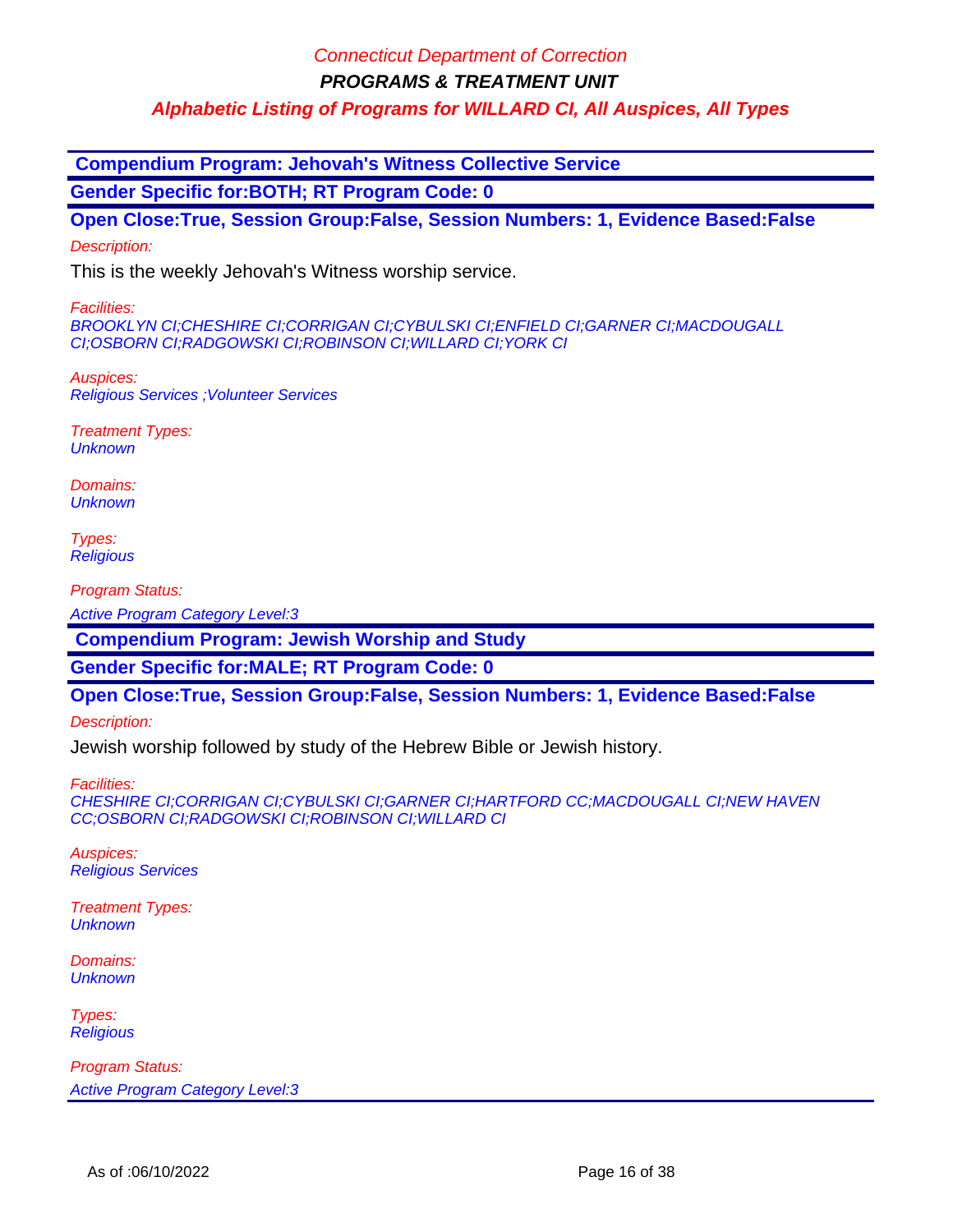**PROGRAMS & TREATMENT UNIT**

**Alphabetic Listing of Programs for WILLARD CI, All Auspices, All Types**

 **Compendium Program: Jumah**

**Gender Specific for:MALE; RT Program Code: 0**

**Open Close:True, Session Group:False, Session Numbers: 1, Evidence Based:False**

Description:

Weekly collective Islamic worship service held on Friday between afternoon and late afternoon.

Facilities:

BRIDGEPORT CC;BROOKLYN CI;CHESHIRE CI;CORRIGAN CI;CYBULSKI CI;ENFIELD CI;GARNER CI;HARTFORD CC;MACDOUGALL CI;MANSON YI;NEW HAVEN CC;OSBORN CI;RADGOWSKI CI;ROBINSON CI;WALKER RC;WILLARD CI

Auspices: Religious Services

Treatment Types: **Unknown** 

Domains: **Unknown** 

Types: Worship Services

Program Status: Active Program Category Level:3

 **Compendium Program: Living Free Comprehensive Re-entry Services**

**Gender Specific for:BOTH; RT Program Code: FL**

# **Open Close:True, Session Group:False, Session Numbers: 1, Evidence Based:False**

Description:

This program offers an integrated system of care for inmates who have been sentenced to a period of three months or more, who have substance use issues (drug/alcohol score of 3 or higher), co-occurring mental health issues (mental health score of 3 or lower), and physical health concerns (medical score of 1 or higher). The inmates are expected to be released into the greater New Haven community within a four to six-month period of time and must be committed to working with the Living Free Program's Peer Advocates on various re-entry issues and concerns. Living Free will meet with each inmate at their designated facility for a structured four step process to ideally enroll and assess their needs for addiction, mental health, and/or medical treatment and care. If enrolled, the final step of this program is to bring the inmate on an "escorted visit" from their designated facility to the ForDD Clinic to meet with their treatment providers and Peer Advocate for discharge planning prior to their release date. Once released, each inmate is expected to attend weekly appointments with the treatment providers and Peer Advocates at the ForDD Clinic.

Facilities:

CYBULSKI CI;NEW HAVEN CC;WILLARD CI;YORK CI

Auspices: Addiction Services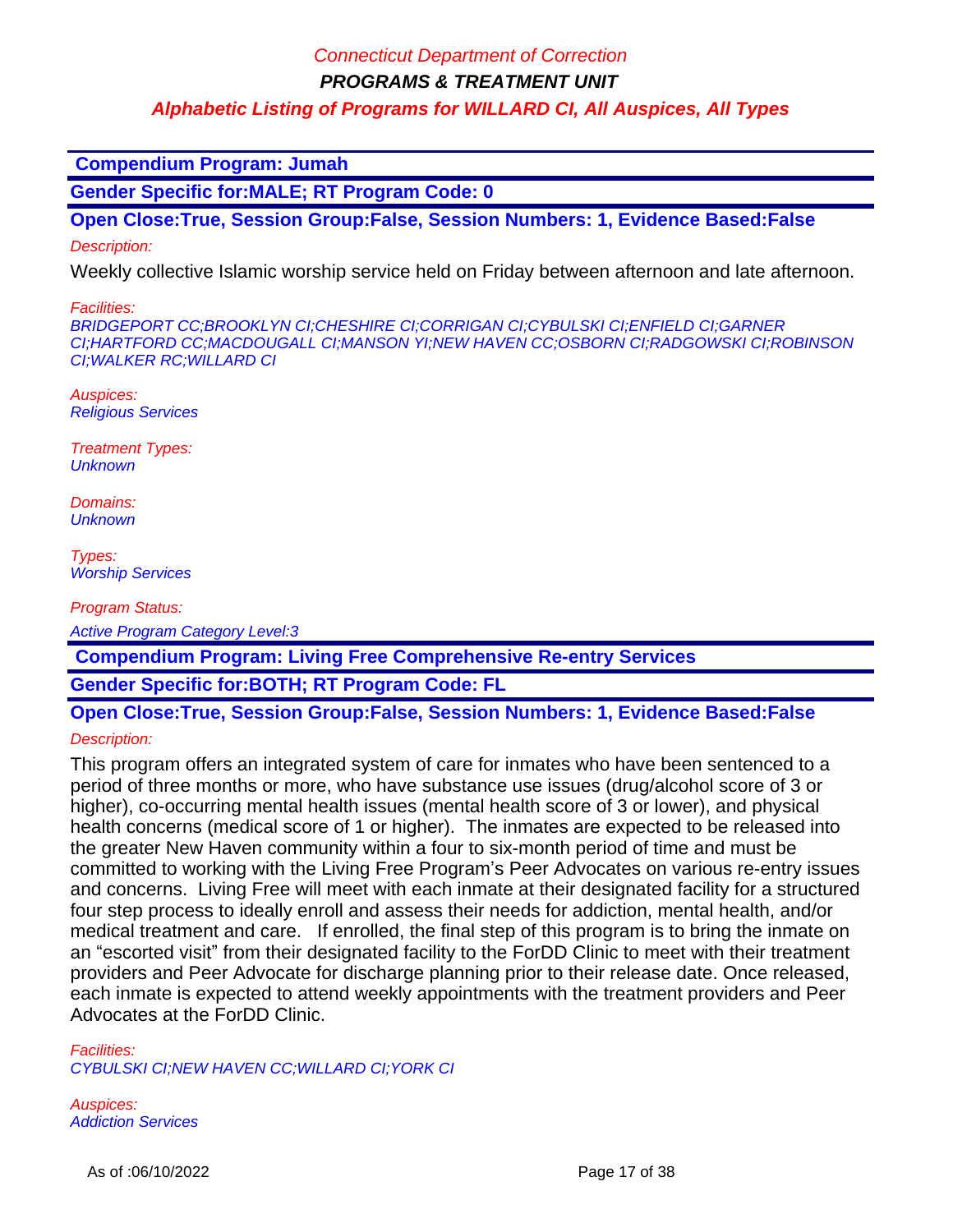Treatment Types:

Reintegration Enhancement/Relapse Prevention (RERP);Substance Abuse (SA)

Domains:

Education, Employment, and Financial Situation;Substance Abuse and Mental Health

Types: **Addiction** 

Program Status:

Active Program Category Level:2

 **Compendium Program: Medication Assisted Treatment - MAT**

**Gender Specific for:MALE; RT Program Code: A3**

**Open Close:True, Session Group:False, Session Numbers: 1, Evidence Based:False**

#### Description:

This is a reentry based program that identifies offenders during their incarceration and connects them to a community treatment provider to receive medication assisted treatment. This process allows the offender to have a developed plan for services that is available to them upon their release. Addiction Services Staff coordinates admission into the program and schedules a meeting for the offender to meet with the community provider.

Facilities: CORRIGAN CI;CYBULSKI CI;MANSON YI;OSBORN CI;RADGOWSKI CI;ROBINSON CI;WILLARD CI;YORK CI

Auspices: Contracted Program

Treatment Types: Cognitive Behavioral Therapy (CBT);Life Skills (LS);Substance Abuse (SA)

Domains: Substance Abuse and Mental Health

Types: Substance Abuse Services/Treatment

Program Status:

Active Program Category Level:2

 **Compendium Program: Men's Fraternity**

**Gender Specific for:MALE; RT Program Code: 0**

# **Open Close:True, Session Group:False, Session Numbers: 1, Evidence Based:False**

Description:

Men's Fraternity is a Protestant program that teaches practical Christian living principles based on Biblical teaching in a group format, using videos, lectures and workbooks with the goal to help inmates become better husbands, fathers and children.

Facilities: CYBULSKI CI;HARTFORD CC;OSBORN CI;WILLARD CI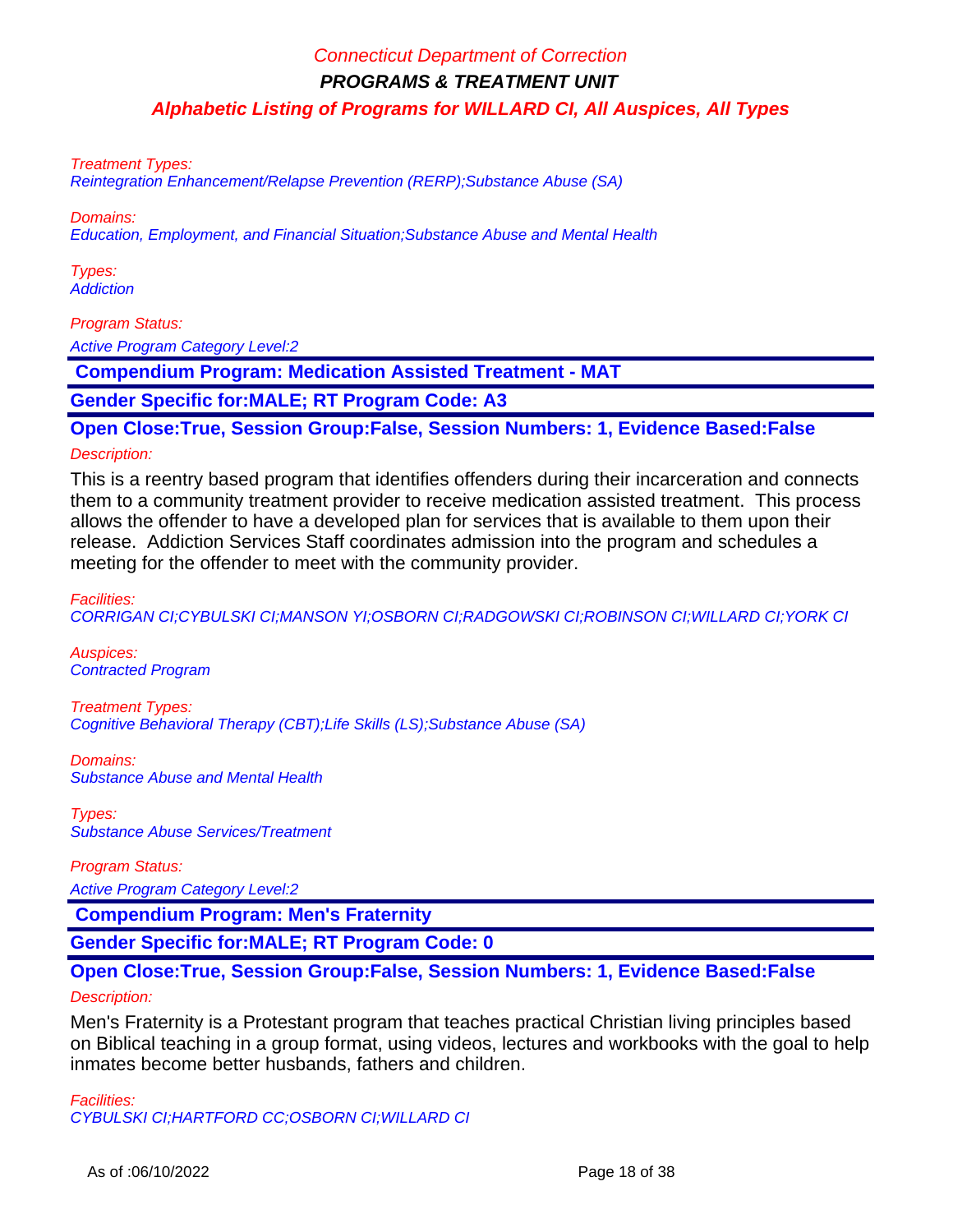Auspices: Religious Services ;Volunteer Services

Treatment Types: **Unknown** 

Domains: **Unknown** 

Types: **Religious** 

Program Status:

Active Program Category Level:3

 **Compendium Program: Narcotics Anonymous**

**Gender Specific for:MALE; RT Program Code: 0**

**Open Close:True, Session Group:False, Session Numbers: 1, Evidence Based:False**

#### Description:

Narcotics Anonymous is a twelve-step fellowship of addicts helping addicts to recover from the disease of addiction. Meetings, in a variety of formats (Step Meetings, Speaker, Speaker/Discussion, etc.), are held on a weekly basis. The meetings are usually conducted by outside volunteers who share their story of addiction and recovery. Addiction Services or Volunteer Services staff coordinate the meetings and provide oversight for the program.

Facilities:

BRIDGEPORT CC;BROOKLYN CI;CHESHIRE CI;CORRIGAN CI;CYBULSKI CI;GARNER CI;HARTFORD CC;MACDOUGALL CI;MANSON YI;NEW HAVEN CC;RADGOWSKI CI;ROBINSON CI;WILLARD CI;YORK CI

Auspices: Addiction Services;Volunteer Services

Treatment Types: Substance Abuse (SA)

Domains: Substance Abuse;Substance Abuse and Mental Health

Types: **Addiction** 

#### Program Status:

Active Program Category Level:3

 **Compendium Program: Native American Harvest Festival**

### **Gender Specific for:MALE; RT Program Code: N/A**

### **Open Close:True, Session Group:False, Session Numbers: 1, Evidence Based:False**

#### Description:

Delivery of a special meal to commemorate Seasonal Celebration of the Harvest as observed by Native Americans.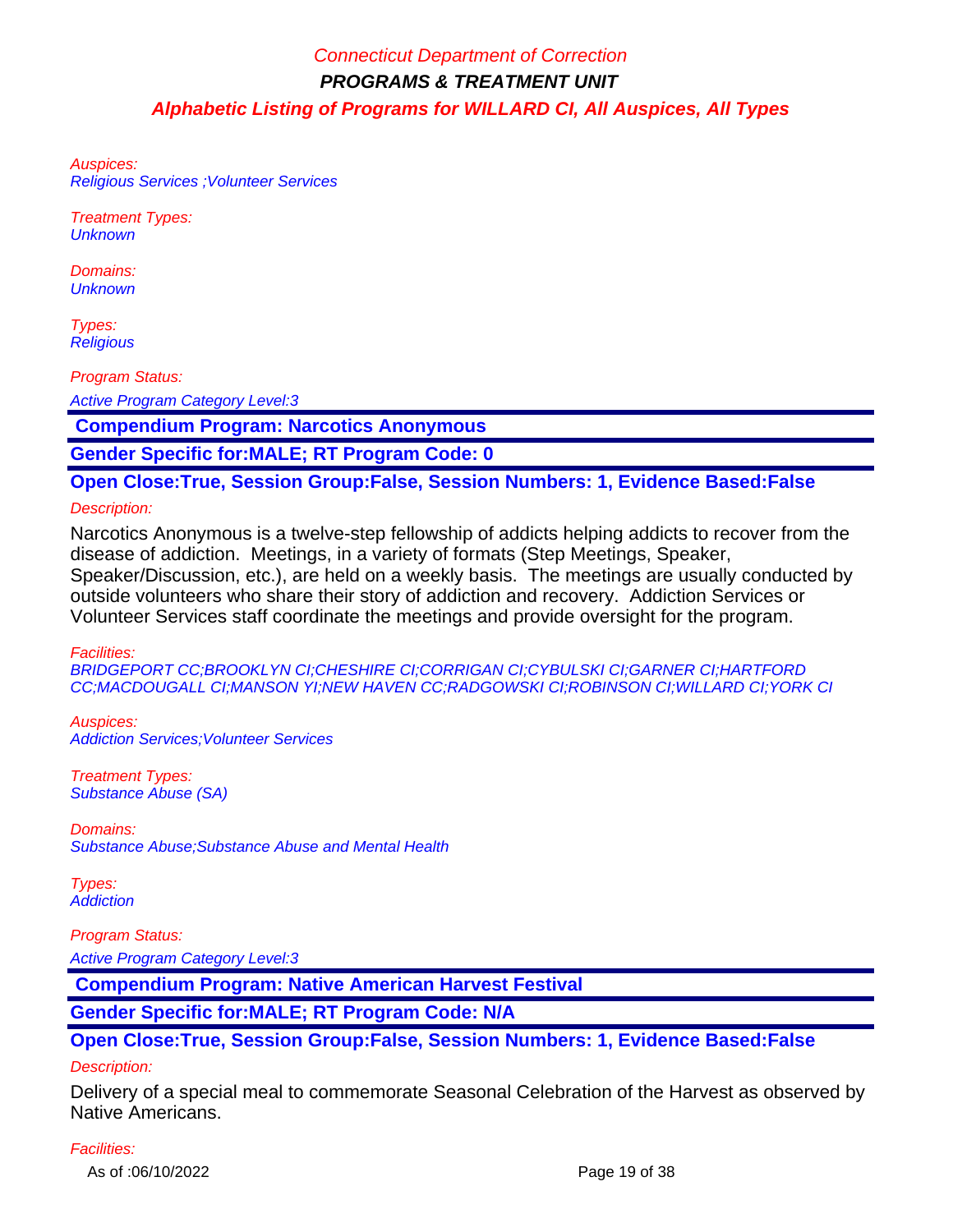BROOKLYN CI;CHESHIRE CI;CORRIGAN CI;CYBULSKI CI;ENFIELD CI;GARNER CI;MACDOUGALL CI;NORTHERN CI;OSBORN CI;RADGOWSKI CI;ROBINSON CI;WALKER RC;WILLARD CI

Auspices: Religious Services

Treatment Types: **Unknown** 

Domains: **Unknown** 

Types: **Religious** 

Program Status:

Active Program Category Level:3

 **Compendium Program: Native American Strawberry Festival**

**Gender Specific for:MALE; RT Program Code: N/A**

**Open Close:True, Session Group:False, Session Numbers: 1, Evidence Based:False**

Description:

Seasonal Celebration of the First Fruit of the Season and observation of a time of Peace. Special Meal with Strawberries, Appropriate Story, Special Prayers and the exchange of wishes for Peace.

Facilities:

BROOKLYN CI;CHESHIRE CI;CORRIGAN CI;CYBULSKI CI;ENFIELD CI;GARNER CI;MACDOUGALL CI;NORTHERN CI;OSBORN CI;RADGOWSKI CI;ROBINSON CI;WALKER RC;WILLARD CI

Auspices: Religious Services

Treatment Types: **Unknown** 

Domains: **Unknown** 

Types: **Religious** 

Program Status: Active Program Category Level:3

 **Compendium Program: Native American Worship**

**Gender Specific for:BOTH; RT Program Code: 0**

**Open Close:True, Session Group:False, Session Numbers: 1, Evidence Based:False** Description:

Sacred Circle is a community prayer, which includes smudging. It is celebrated weekly.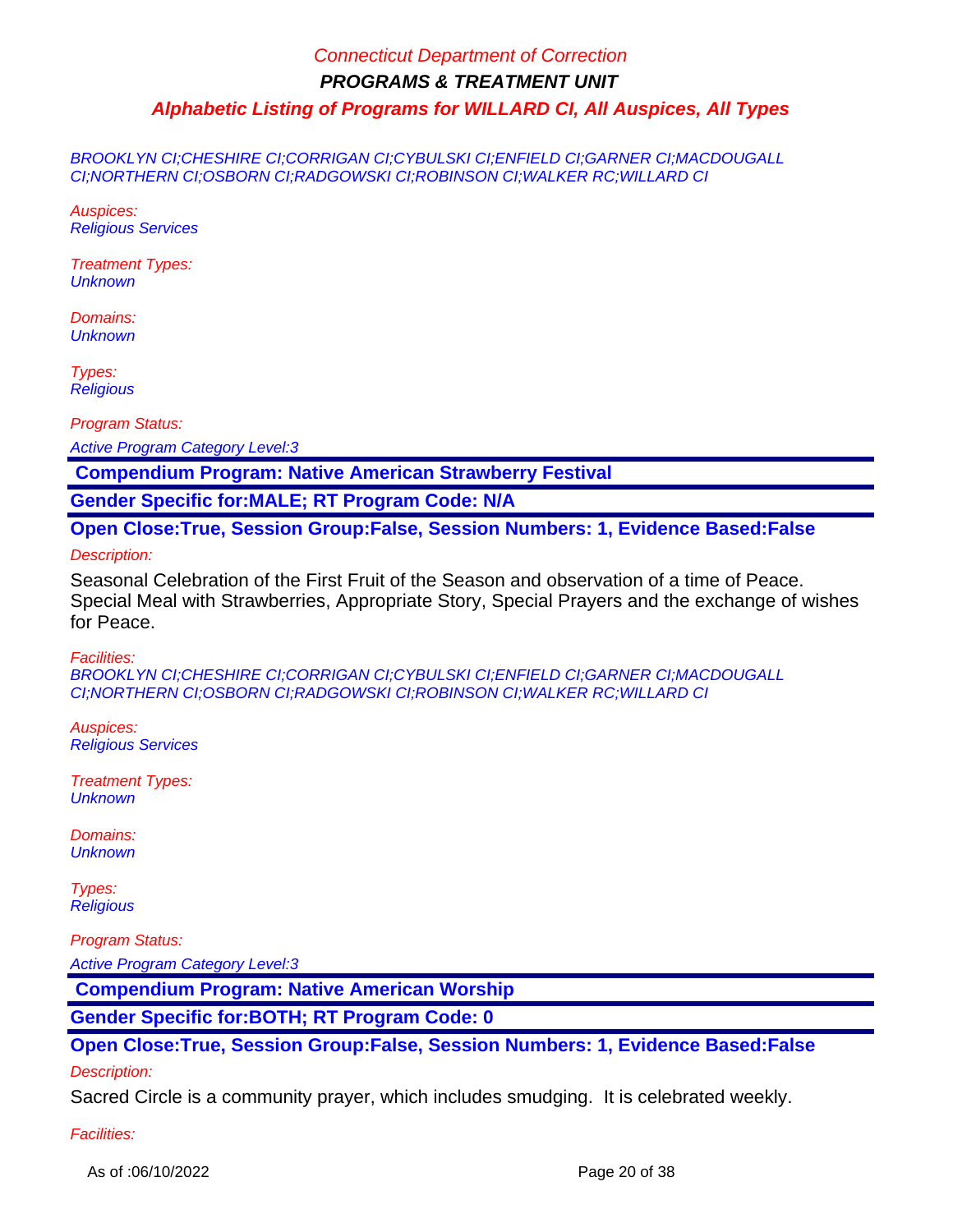BROOKLYN CI;CHESHIRE CI;CORRIGAN CI;CYBULSKI CI;ENFIELD CI;GARNER CI;MACDOUGALL CI;OSBORN CI;RADGOWSKI CI;ROBINSON CI;WALKER RC;WILLARD CI;YORK CI

Auspices: Religious Services ;Volunteer Services

Treatment Types: **Unknown** 

Domains: **Unknown** 

Types: Religious;Worship Services

Program Status:

Active Program Category Level:3

 **Compendium Program: OAP Refusal**

**Gender Specific for:BOTH; RT Program Code: PR**

#### **Open Close:True, Session Group:False, Session Numbers: 1, Evidence Based:False**

Description:

Facilities:

BRIDGEPORT CC;BROOKLYN CI;CENTRAL OFFICE ;CHESHIRE CI;CORRIGAN CI;CYBULSKI CI;ENFIELD CI;GARNER CI;HARTFORD CC;MACDOUGALL CI;MANSON YI;NEW HAVEN CC;NORTHERN CI;OSBORN CI;RADGOWSKI CI;ROBINSON CI;WALKER RC;WILLARD CI;YORK CI

Auspices: **Unknown** 

Treatment Types: **Unknown** 

Domains: Criminal Attitudes and Behavioral Patterns

Types: **Unknown** 

Program Status: Active Program Category Level:1

 **Compendium Program: Outside Clearance**

**Gender Specific for:BOTH; RT Program Code: L4**

### **Open Close:True, Session Group:False, Session Numbers: 1, Evidence Based:False**

Description: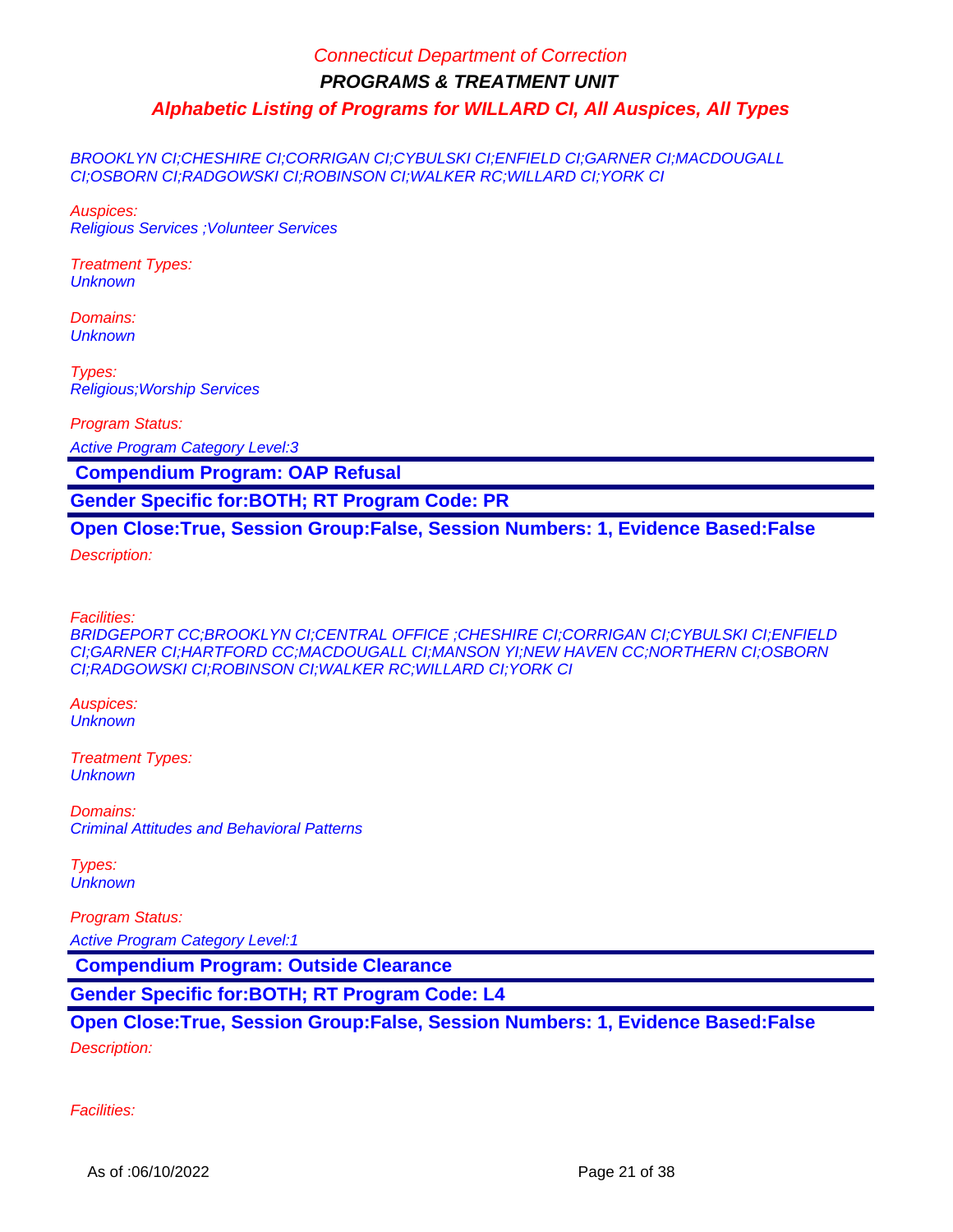BRIDGEPORT CC;BROOKLYN CI;CENTRAL OFFICE ;CHESHIRE CI;CORRIGAN CI;CYBULSKI CI;ENFIELD CI;GARNER CI;HARTFORD CC;MACDOUGALL CI;MANSON YI;NEW HAVEN CC;NORTHERN CI;OSBORN CI;RADGOWSKI CI;ROBINSON CI;WALKER RC;WILLARD CI;YORK CI

Auspices: **Unknown** 

Treatment Types: Life Skills (LS);Reintegration Enhancement/Relapse Prevention (RERP)

Domains: Education, Employment, and Financial Situation;Employment/Financial

Types: **Unknown** 

Program Status:

Active Program Category Level:3

 **Compendium Program: Principles of Christian Manhood**

**Gender Specific for:MALE; RT Program Code: 0**

**Open Close:True, Session Group:False, Session Numbers: 1, Evidence Based:False**

Description:

Using examples of great men of God, principles of godliness are extrapolates by the leader to apply to personal faith walk. It meets weekly.

Facilities: WILLARD CI

Auspices: Religious Services

Treatment Types: **Unknown** 

Domains: **Unknown** 

Types: **Religious** 

Program Status:

Active Program Category Level:0

 **Compendium Program: Protestant - Alpha Program**

**Gender Specific for:MALE; RT Program Code: 0**

**Open Close:True, Session Group:False, Session Numbers: 1, Evidence Based:False**

#### Description:

The Alpha program is a course in basic Christianity based upon biblical principles utilizing videos and workbooks in a group setting. This program meets weekly and is conducted by both volunteers and staff.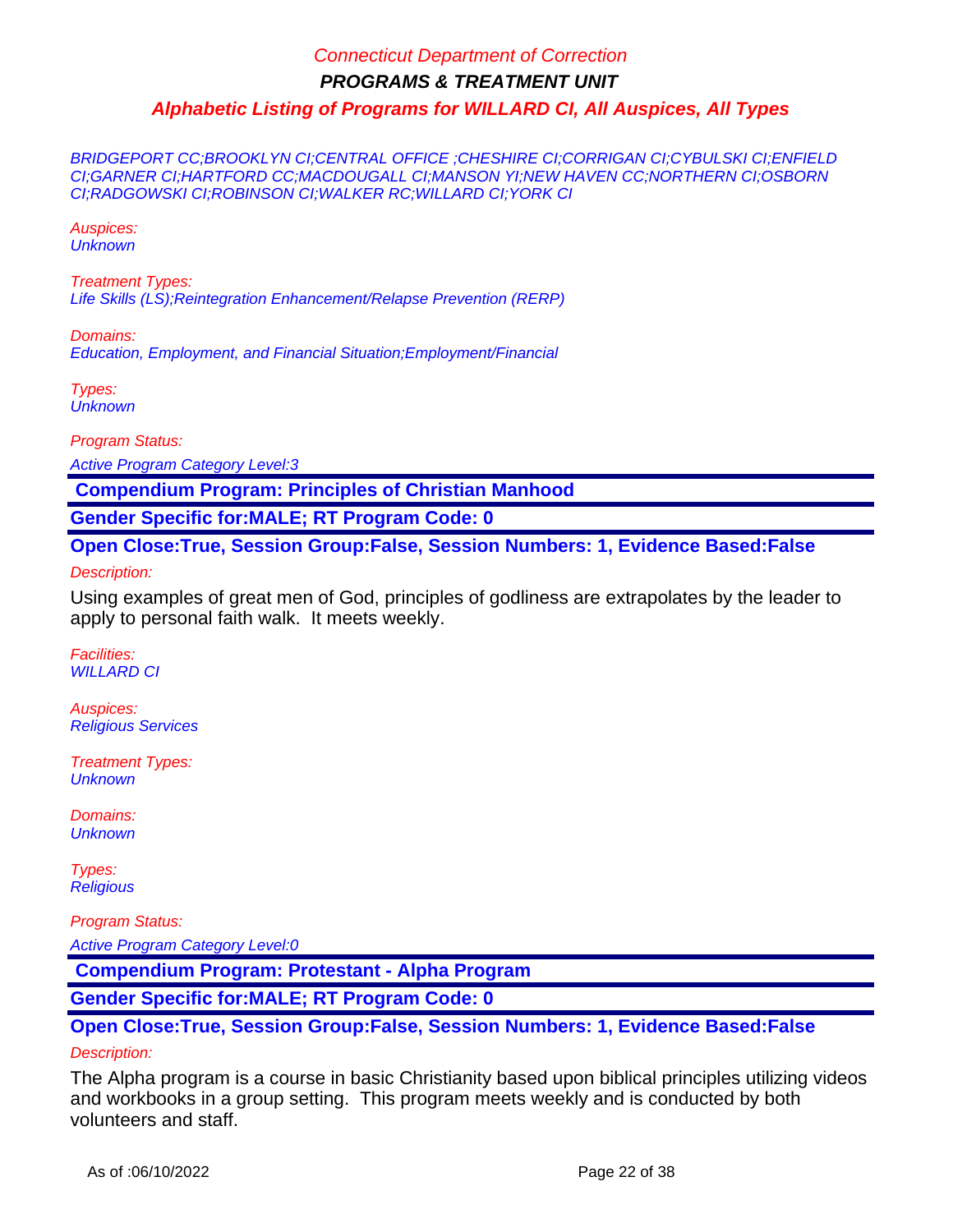Facilities:

CHESHIRE CI;CYBULSKI CI;ENFIELD CI;OSBORN CI;ROBINSON CI;WILLARD CI

Auspices: Religious Services ;Volunteer Services

Treatment Types: **Unknown** 

Domains: **Unknown** 

Types: **Religious** 

Program Status:

Active Program Category Level:3

 **Compendium Program: Protestant Bible Study**

**Gender Specific for:BOTH; RT Program Code: 0**

**Open Close:True, Session Group:False, Session Numbers: 1, Evidence Based:False**

Description:

Biblical readings are reviewed with inmates. The goal of this program is to help inmates develop self-awareness and personal growth based on Christian principles.

Facilities:

BRIDGEPORT CC;BROOKLYN CI;CHESHIRE CI;CORRIGAN CI;CYBULSKI CI;ENFIELD CI;GARNER CI;HARTFORD CC;MACDOUGALL CI;MANSON YI;NEW HAVEN CC;OSBORN CI;RADGOWSKI CI;ROBINSON CI;WILLARD CI;YORK CI

Auspices: Religious Services ;Volunteer Services

Treatment Types: **Unknown** 

Domains: **Unknown** 

Types: **Religious** 

Program Status: Active Program Category Level:3

 **Compendium Program: Protestant Bible Study (Spanish)**

**Gender Specific for:BOTH; RT Program Code: 0**

**Open Close:True, Session Group:False, Session Numbers: 1, Evidence Based:False** Description:

Biblical readings are reviewed with Spanish inmates. The goal of this program is to help inmates develop self-awareness and personal growth based on Christian principles.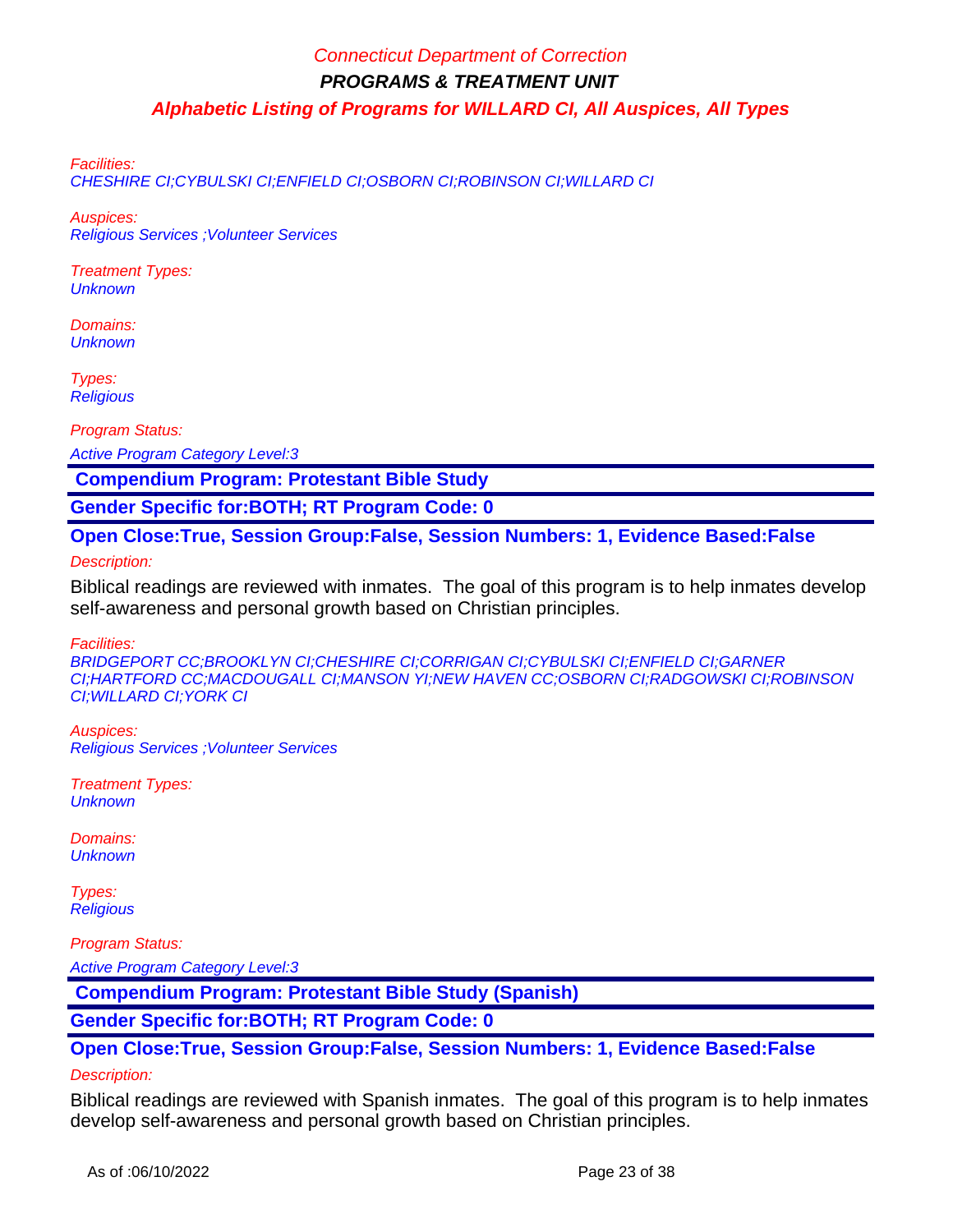Facilities:

BRIDGEPORT CC;BROOKLYN CI;CYBULSKI CI;ENFIELD CI;GARNER CI;HARTFORD CC;MACDOUGALL CI;NEW HAVEN CC;OSBORN CI;RADGOWSKI CI;ROBINSON CI;WALKER RC;WILLARD CI;YORK CI

Auspices: Religious Services ;Volunteer Services

Treatment Types: **Unknown** 

Domains: **Unknown** 

Types: **Religious** 

Program Status:

Active Program Category Level:3

 **Compendium Program: Protestant Church Leadership Course**

**Gender Specific for:MALE; RT Program Code: 0**

**Open Close:True, Session Group:False, Session Numbers: 1, Evidence Based:False** Description:

College level program offered through Midwestern Baptist Theological Seminary to increase inmates' knowledge of their faith and prepare them for lay leadership roles in the local church. Inmates who successfully complete 10 - three credit courses will earn a diploma in Biblical Studies.

Facilities: CYBULSKI CI;WILLARD CI

Auspices: Religious Services ;Volunteer Services

Treatment Types: **Unknown** 

Domains: **Unknown** 

Types: Academic Education;Religious

Program Status:

Active Program Category Level:3

 **Compendium Program: Protestant Service**

**Gender Specific for:BOTH; RT Program Code: 0**

**Open Close:True, Session Group:False, Session Numbers: 1, Evidence Based:False**

#### Description:

This is the weekly Protestant worship service.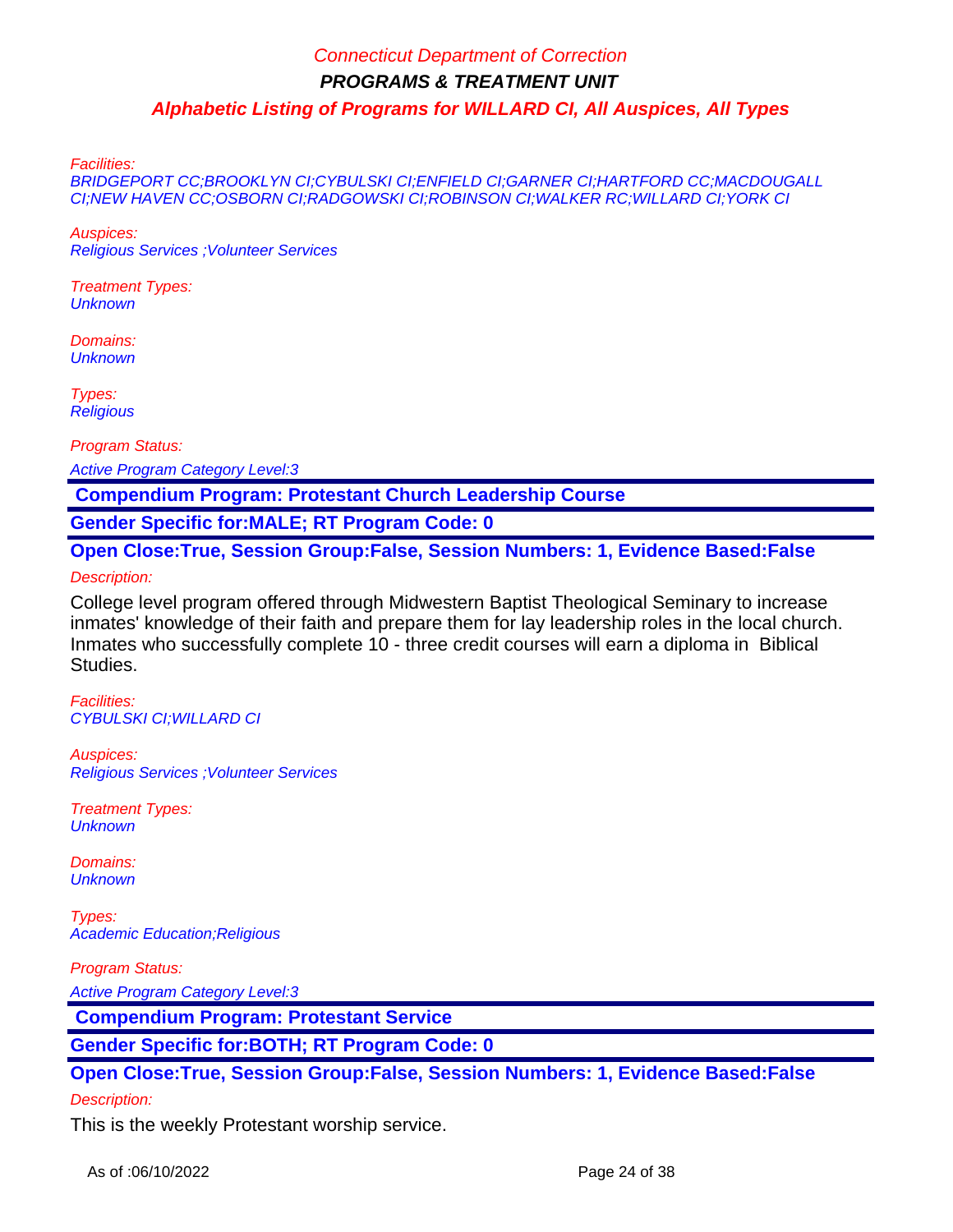Facilities:

BRIDGEPORT CC;BROOKLYN CI;CHESHIRE CI;CORRIGAN CI;CYBULSKI CI;ENFIELD CI;GARNER CI;HARTFORD CC;MACDOUGALL CI;MANSON YI;NEW HAVEN CC;NORTHERN CI;OSBORN CI;RADGOWSKI CI;ROBINSON CI;WALKER RC;WILLARD CI;YORK CI

Auspices:

Religious Services ;Volunteer Services

Treatment Types: **Unknown** 

Domains: **Unknown** 

Types: Worship Services

Program Status:

Active Program Category Level:3

 **Compendium Program: Protestant Service (Spanish)**

**Gender Specific for:MALE; RT Program Code: 0**

**Open Close:True, Session Group:False, Session Numbers: 1, Evidence Based:False** Description:

This is the weekly Protestant worship service conducted in Spanish.

Facilities:

BRIDGEPORT CC;BROOKLYN CI;CHESHIRE CI;CYBULSKI CI;ENFIELD CI;GARNER CI;HARTFORD CC;MACDOUGALL CI;NEW HAVEN CC;OSBORN CI;RADGOWSKI CI;ROBINSON CI;WILLARD CI

Auspices: Religious Services ;Volunteer Services

Treatment Types: **Unknown** 

Domains: **Unknown** 

Types: Worship Services

Program Status:

Active Program Category Level:3

 **Compendium Program: Ramadan, Eid-Ul-Fitr, Eid-Ul-Adha**

**Gender Specific for:BOTH; RT Program Code: 0**

**Open Close:True, Session Group:False, Session Numbers: 1, Evidence Based:False**

Description:

Religiously Required Observations (Annual)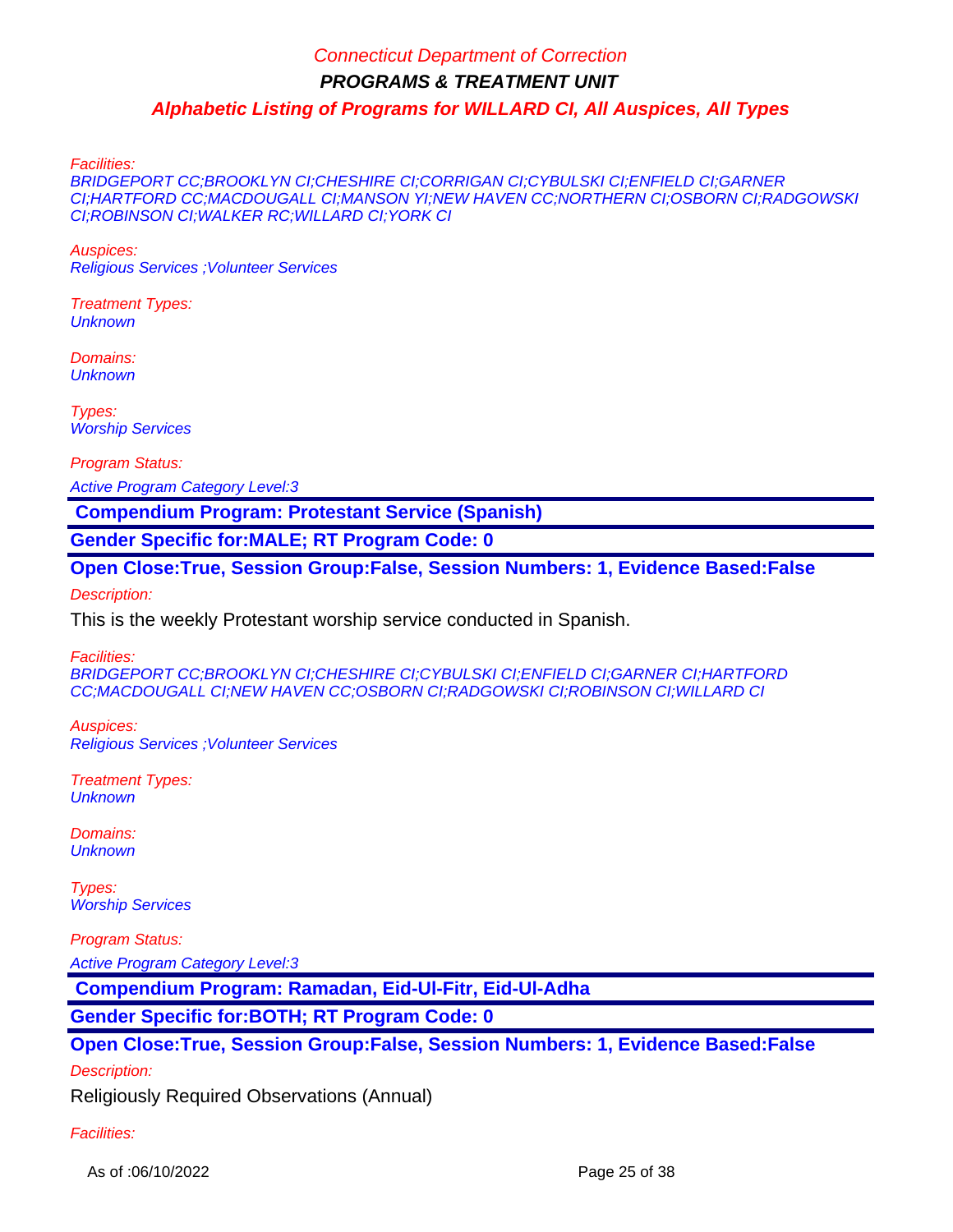BRIDGEPORT CC;BROOKLYN CI;CHESHIRE CI;CORRIGAN CI;CYBULSKI CI;ENFIELD CI;GARNER CI;HARTFORD CC;MACDOUGALL CI;MANSON YI;NEW HAVEN CC;NORTHERN CI;OSBORN CI;RADGOWSKI CI;ROBINSON CI;WALKER RC;WILLARD CI;YORK CI

Auspices: Religious Services

Treatment Types: **Unknown** 

Domains: **Unknown** 

Types: **Religious** 

Program Status:

Active Program Category Level:3

 **Compendium Program: Re-Entry and Discharge Planning**

**Gender Specific for:BOTH; RT Program Code: M1**

**Open Close:True, Session Group:False, Session Numbers: 1, Evidence Based:False**

Description:

Facilities:

BRIDGEPORT CC;BROOKLYN CI;CENTRAL OFFICE ;CHESHIRE CI;CORRIGAN CI;CYBULSKI CI;ENFIELD CI;GARNER CI;HARTFORD CC;MACDOUGALL CI;MANSON YI;NEW HAVEN CC;NORTHERN CI;OSBORN CI;RADGOWSKI CI;ROBINSON CI;WALKER RC;WILLARD CI;YORK CI

Auspices: **Unknown** 

Treatment Types: Reintegration Enhancement/Relapse Prevention (RERP)

Domains:

Education;Education, Employment, and Financial Situation;Employment/Financial;Housing Safety;Substance Abuse

Types: **Unknown** 

#### Program Status:

Active Program Category Level:2

 **Compendium Program: School Record / Transcript**

**Gender Specific for:BOTH; RT Program Code: I4**

**Open Close:True, Session Group:False, Session Numbers: 1, Evidence Based:False**

Description:

\*\*\*\*

Facilities:

As of :06/10/2022 **Page 26 of 38**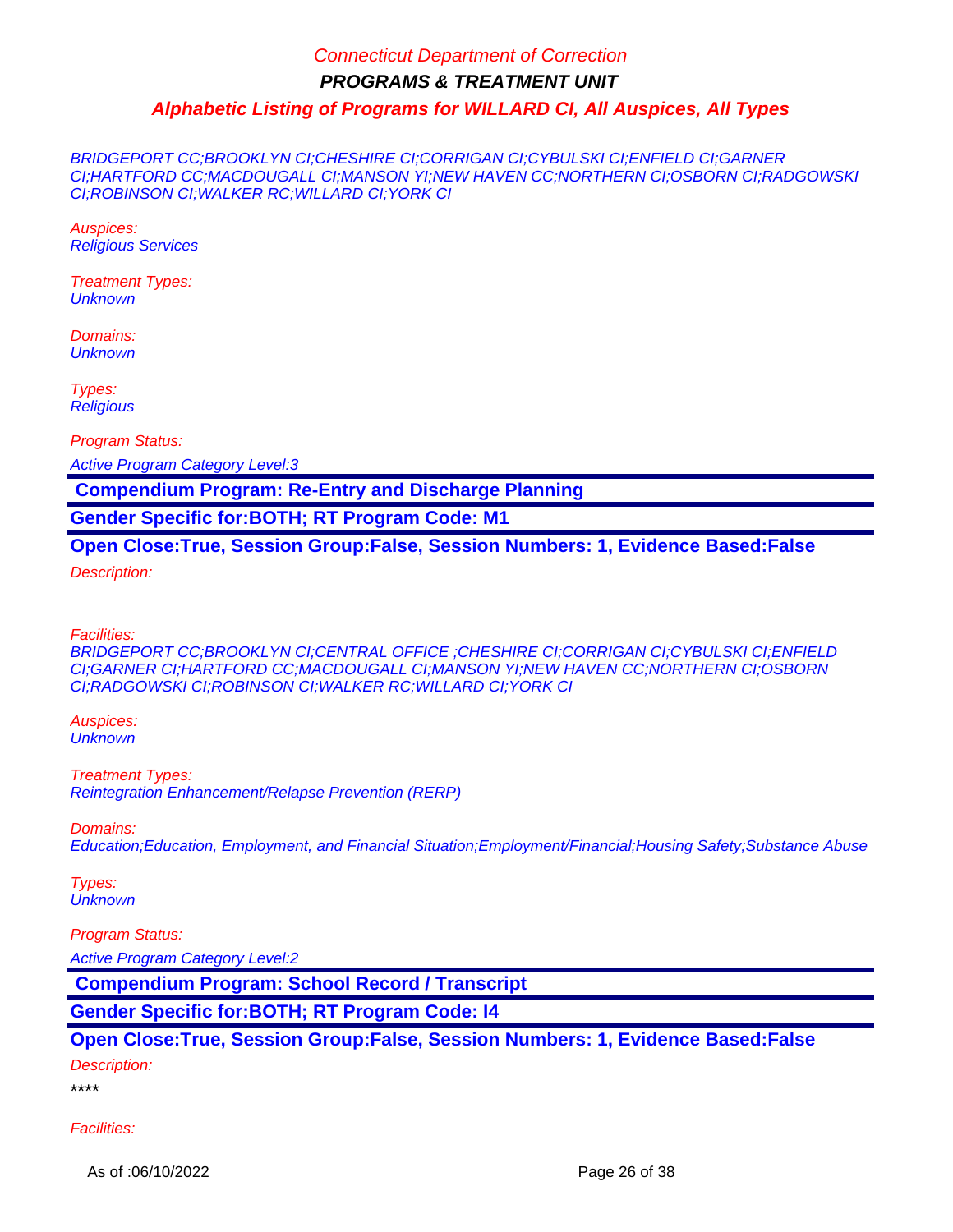BRIDGEPORT CC;BROOKLYN CI;CENTRAL OFFICE ;CHESHIRE CI;CORRIGAN CI;CYBULSKI CI;ENFIELD CI;GARNER CI;HARTFORD CC;MACDOUGALL CI;MANSON YI;NEW HAVEN CC;NORTHERN CI;OSBORN CI;RADGOWSKI CI;ROBINSON CI;WILLARD CI;YORK CI

Auspices: Programs & Treatment Unit

Treatment Types: Reintegration Enhancement/Relapse Prevention (RERP)

Domains: Education;Education, Employment, and Financial Situation

Types: Re-Entry

Program Status:

Active Program Category Level:3

 **Compendium Program: SMART Recovery**

**Gender Specific for:BOTH; RT Program Code: 0**

**Open Close:True, Session Group:False, Session Numbers: 20, Evidence Based:True**

Description:

SMART Recovery is a voluntary group with two specific components; a recovery group and a pro-social activity group meeting weekly. SMART Recovery use variety of tools and techniques are employed for each of SMART's 4 points, including the Cost/Benefit Analysis; Change Plan Worksheet; Hierarchy of Values; ABSs of Rational- Emotive Behavioral Therapy (for both urgecoping and emotional upsets); DISARM (Destructive Imagery and Self- talk Awareness and Refusal Method); Brainstorming; and Role playing/ Rehearsing. The pro-social component is comprised of different activities geared toward building supportive peer relationships based in commonalities, trust and mutual caring. Activities include but are not limited to team building games, music, and mindfulness and meditative practices.

Facilities: CHESHIRE CI;MANSON YI;WILLARD CI;YORK CI

Auspices: Addiction Services

Treatment Types: Substance Abuse (SA)

Domains: **Unknown** 

Types: **Unknown**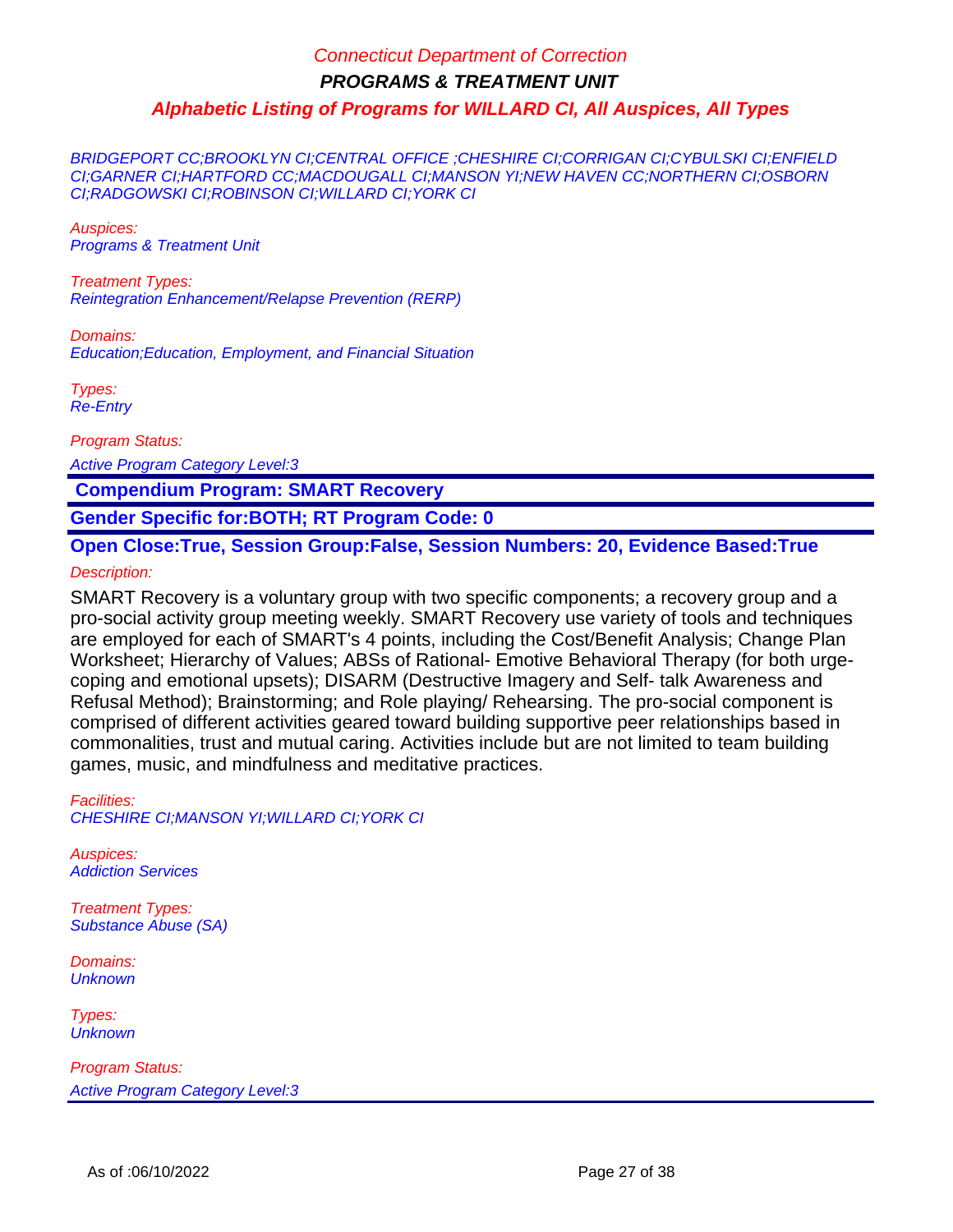**Compendium Program: SMARTS: Stress Management & Relaxation Techniques Gender Specific for:MALE; RT Program Code: WA**

**Open Close:True, Session Group:False, Session Numbers: 3, Evidence Based:False** Description:

A 3 session program offered 1 time a week where offenders will learn various techniques to decrease their stress level and increase their awareness of healthy relaxation techniques. Offenders may be educated in the use of deep breathing exercises, guided imagery, meditation, progressive muscle relaxation and a simplified form of cognitive behavioral therapy to enhance their ability to cope with incarceration.

Facilities: CYBULSKI CI;ROBINSON CI;WILLARD CI

Auspices: **Health Services** 

Treatment Types: Life Skills (LS);Mental Health (MH)

Domains: Family and Social Support;Substance Abuse and Mental Health

Types: Mental Health;Self Improvement

Program Status: Active Program Category Level:3

 **Compendium Program: Social Security Card**

**Gender Specific for:BOTH; RT Program Code: I5**

### **Open Close:True, Session Group:False, Session Numbers: 1, Evidence Based:False**

Description:

\*\*\*\*

Facilities:

BRIDGEPORT CC;BROOKLYN CI;CENTRAL OFFICE ;CHESHIRE CI;CORRIGAN CI;CYBULSKI CI;ENFIELD CI;GARNER CI;HARTFORD CC;MACDOUGALL CI;MANSON YI;NEW HAVEN CC;NORTHERN CI;OSBORN CI;RADGOWSKI CI;ROBINSON CI;WALKER RC;WILLARD CI;YORK CI

Auspices: Programs & Treatment Unit

Treatment Types: Reintegration Enhancement/Relapse Prevention (RERP)

Domains: Education, Employment, and Financial Situation;Employment/Financial

Types: Re-Entry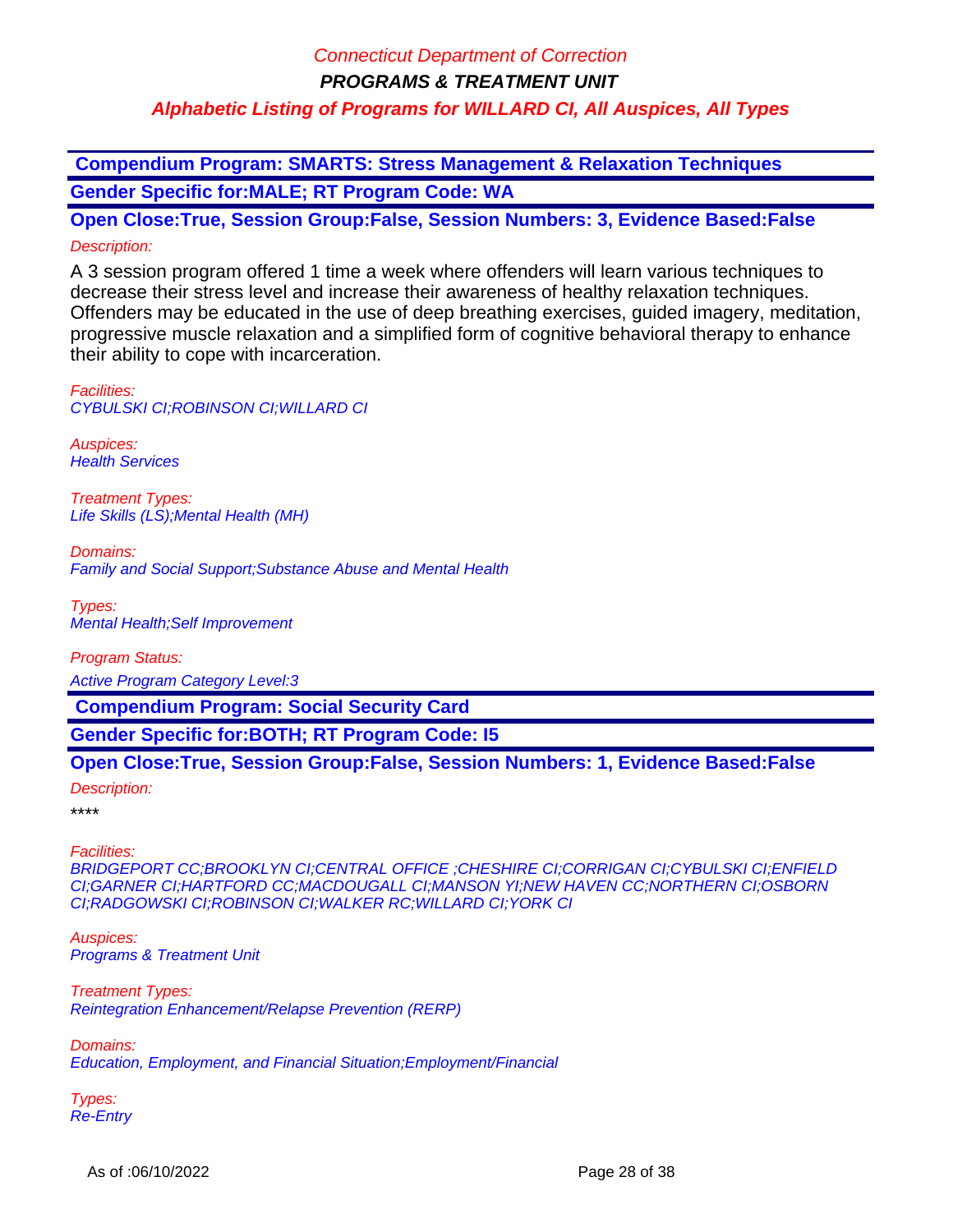Program Status:

Active Program Category Level:3

 **Compendium Program: Special Education and Pupil Services**

**Gender Specific for:BOTH; RT Program Code: 0**

**Open Close:True, Session Group:False, Session Numbers: 1, Evidence Based:False**

#### Description:

The special education teachers, pupil services specialists (School Psychologists, School Counselors, School Social Workers), and the associated clerical and durational staff provide services to students with handicapping conditions which interfere with their ability to participate in school. These services are mandated by federal (Individuals with Disabilities Education Act Amendments of 1997) and state (Connecticut General Statutes 10-76) statute. Special education services encompass a broad array of activities including assessment, counseling, transition planning, and both the direct and indirect (e.g. consultation) services of the special education teachers and pupil services staff. Student programs are designed according to the individual needs of each student with disabilities and are specified in an Individualized Education Plan (IEP.) A social skills component is a part of the special education program.

#### Facilities:

BRIDGEPORT CC;BROOKLYN CI;CHESHIRE CI;CORRIGAN CI;CYBULSKI CI;ENFIELD CI;GARNER CI;HARTFORD CC;MACDOUGALL CI;MANSON YI;NEW HAVEN CC;NORTHERN CI;OSBORN CI;RADGOWSKI CI;ROBINSON CI;WILLARD CI;YORK CI

Auspices:  $\overline{USD}$ #1

Treatment Types: Education (Ed)

Domains: Education;Education, Employment, and Financial Situation;Employment/Financial

Types: Academic Education

Program Status:

Active Program Category Level:1

 **Compendium Program: State ID Card**

**Gender Specific for:BOTH; RT Program Code: I6**

#### **Open Close:True, Session Group:False, Session Numbers: 1, Evidence Based:False**

#### Description:

\*\*\*\*

#### Facilities:

BRIDGEPORT CC;BROOKLYN CI;CENTRAL OFFICE ;CHESHIRE CI;CORRIGAN CI;CYBULSKI CI;ENFIELD CI;GARNER CI;HARTFORD CC;MACDOUGALL CI;MANSON YI;NEW HAVEN CC;NORTHERN CI;OSBORN CI;RADGOWSKI CI;ROBINSON CI;WALKER RC;WILLARD CI;YORK CI

Auspices: Programs & Treatment Unit

As of :06/10/2022 **Page 29 of 38**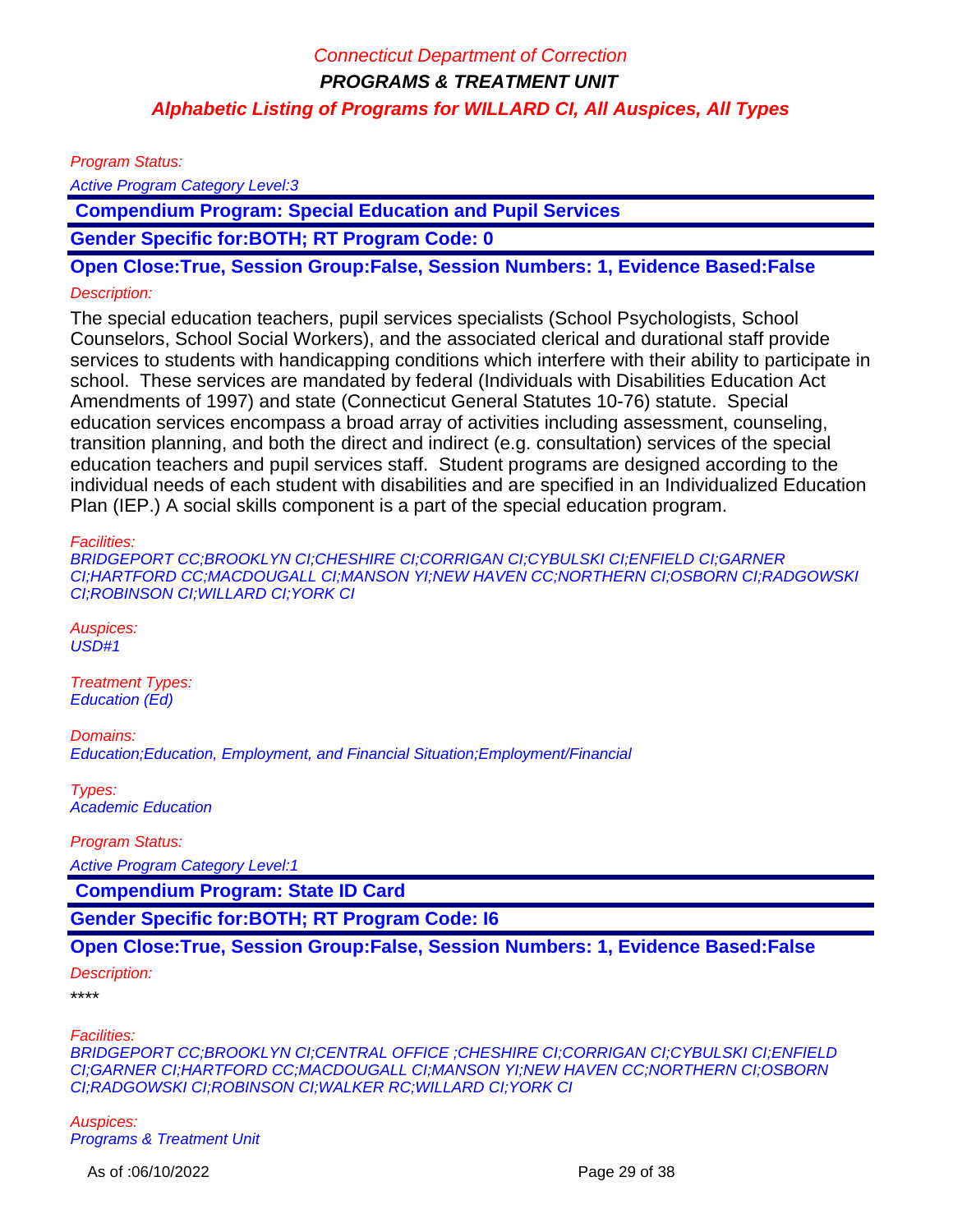Treatment Types: Reintegration Enhancement/Relapse Prevention (RERP)

Domains: Education, Employment, and Financial Situation;Employment/Financial

Types: Re-Entry

Program Status:

Active Program Category Level:3

 **Compendium Program: Step Forward**

**Gender Specific for:BOTH; RT Program Code: SF**

**Open Close:True, Session Group:True, Session Numbers: 4, Evidence Based:False**

### Description:

This program offers an integrated system of care for inmates who have been sentenced to a period of three months or more, who have substance use issues (drug/alcohol score of 3 or higher), co-occurring mental health issues (mental health score of 5 or lower), and physical health concerns (medical score of 1 or higher). The inmates are expected to be released into the greater New Britain community within a four to six-month period of time and must be committed to working with the Step Forward Program's Community Advocates on various reentry issues and concerns. Step Forward will meet with each inmate at their designated facility for a structured four step process to ideally enroll and assess their needs for addiction, mental health, and/or medical treatment and care. If enrolled, the final step of this program is to bring the inmate on an "escorted visit" from their designated facility to the CT Mental Health Affiliate's Clinic to meet with their treatment providers and Community Advocate for discharge planning prior to their release date. Once released, each inmate is expected to attend weekly appointments with the treatment providers and Peer Advocates at the CMHA Clinic.

Facilities: CYBULSKI CI;WILLARD CI;YORK CI

Auspices: Addiction Services

Treatment Types: Reintegration Enhancement/Relapse Prevention (RERP);Substance Abuse (SA)

Domains: Education, Employment, and Financial Situation;Substance Abuse and Mental Health

Types: **Addiction**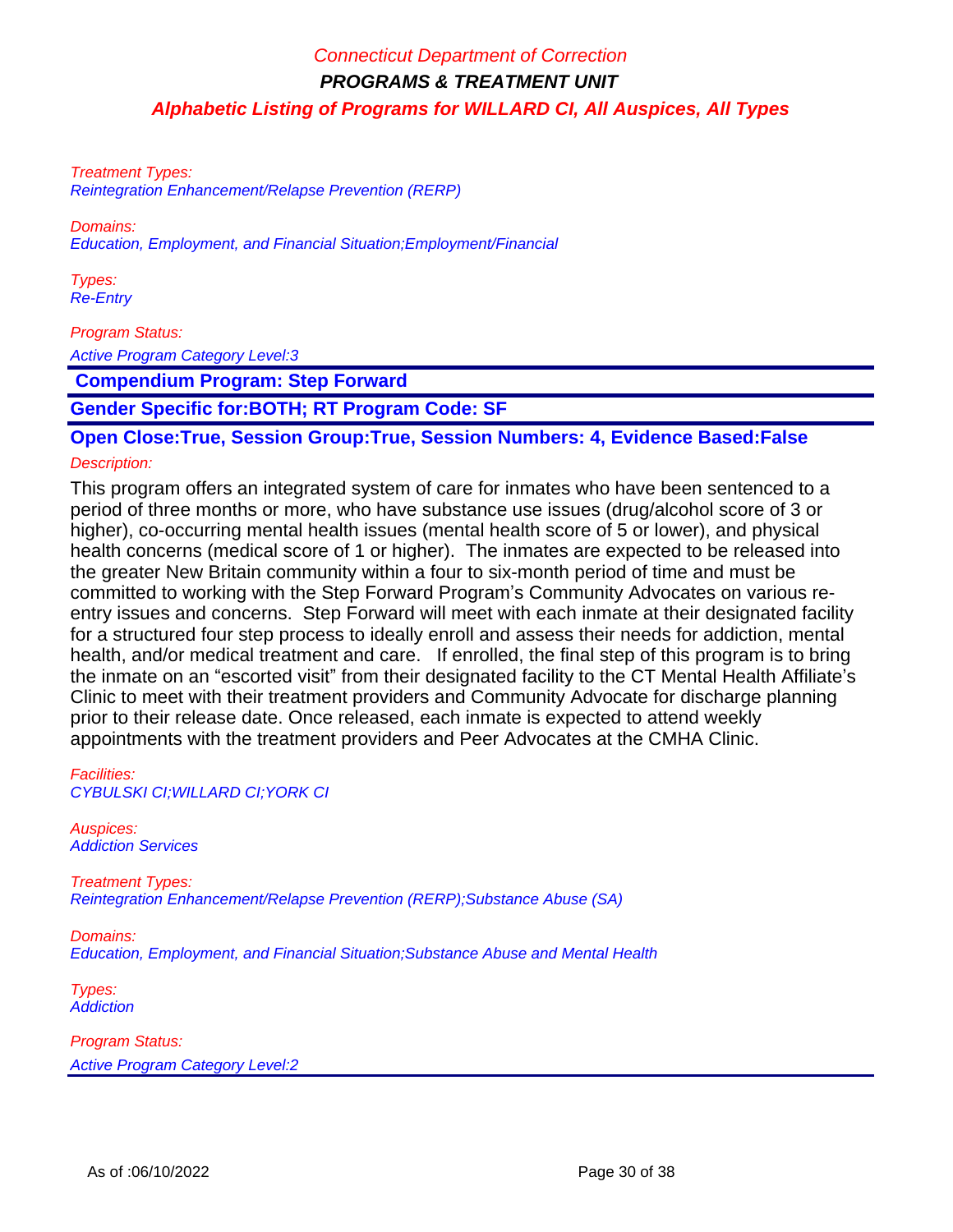**PROGRAMS & TREATMENT UNIT**

### **Alphabetic Listing of Programs for WILLARD CI, All Auspices, All Types**

 **Compendium Program: Tier 2 Addiction Services Intensive Outpatient Program Gender Specific for:MALE; RT Program Code: 0**

**Open Close:True, Session Group:False, Session Numbers: 1, Evidence Based:False** Description:

Tier 2 is an evidence based curriculum program provided three times a week in a non-residential setting. Using the -Living in Balance- program Tier 2 helps the offender develop an understanding of addiction, the substances of abuse, triggers and relapse prevention and how addiction has effected the cognitive, physical, social and familial spheres of their lives. Tier 2 also helps the offender identify and plan for the educational, vocational and consumer based issues they may face upon release.

#### Facilities:

BROOKLYN CI;CHESHIRE CI;CYBULSKI CI;ENFIELD CI;MACDOUGALL CI;MANSON YI;OSBORN CI;RADGOWSKI CI;ROBINSON CI;WILLARD CI;YORK CI

Auspices: Addiction Services

Treatment Types: Cognitive Behavioral Therapy (CBT);Life Skills (LS);Substance Abuse (SA)

Domains: Substance Abuse and Mental Health

Types: Addiction;Re-Entry

Program Status:

Active Program Category Level:1

 **Compendium Program: Tier Two Addiction Services Intensive Outpatient Program Gender Specific for:BOTH; RT Program Code: 14**

**Open Close:True, Session Group:False, Session Numbers: 30, Evidence Based:False** Description:

The Tier Two Program is an intensive outpatient Addiction Services Program with 30 curriculum sessions for 10 weeks. Group components are held three times weekly and incorporate weekly fellowship meetings to lay the foundation of basic substance abuse information, promote personal identification with recovery, and motivate further treatment involvement. This program may also be held in Spanish for Spanish Speaking offenders.

#### Facilities:

BRIDGEPORT CC;BROOKLYN CI;CORRIGAN CI;CYBULSKI CI;ENFIELD CI;HARTFORD CC;MACDOUGALL CI;MANSON YI;NEW HAVEN CC;OSBORN CI;RADGOWSKI CI;ROBINSON CI;WALKER RC;WILLARD CI;YORK CI

Auspices: Addiction Services

Treatment Types: Cognitive Behavioral Therapy (CBT);Substance Abuse (SA)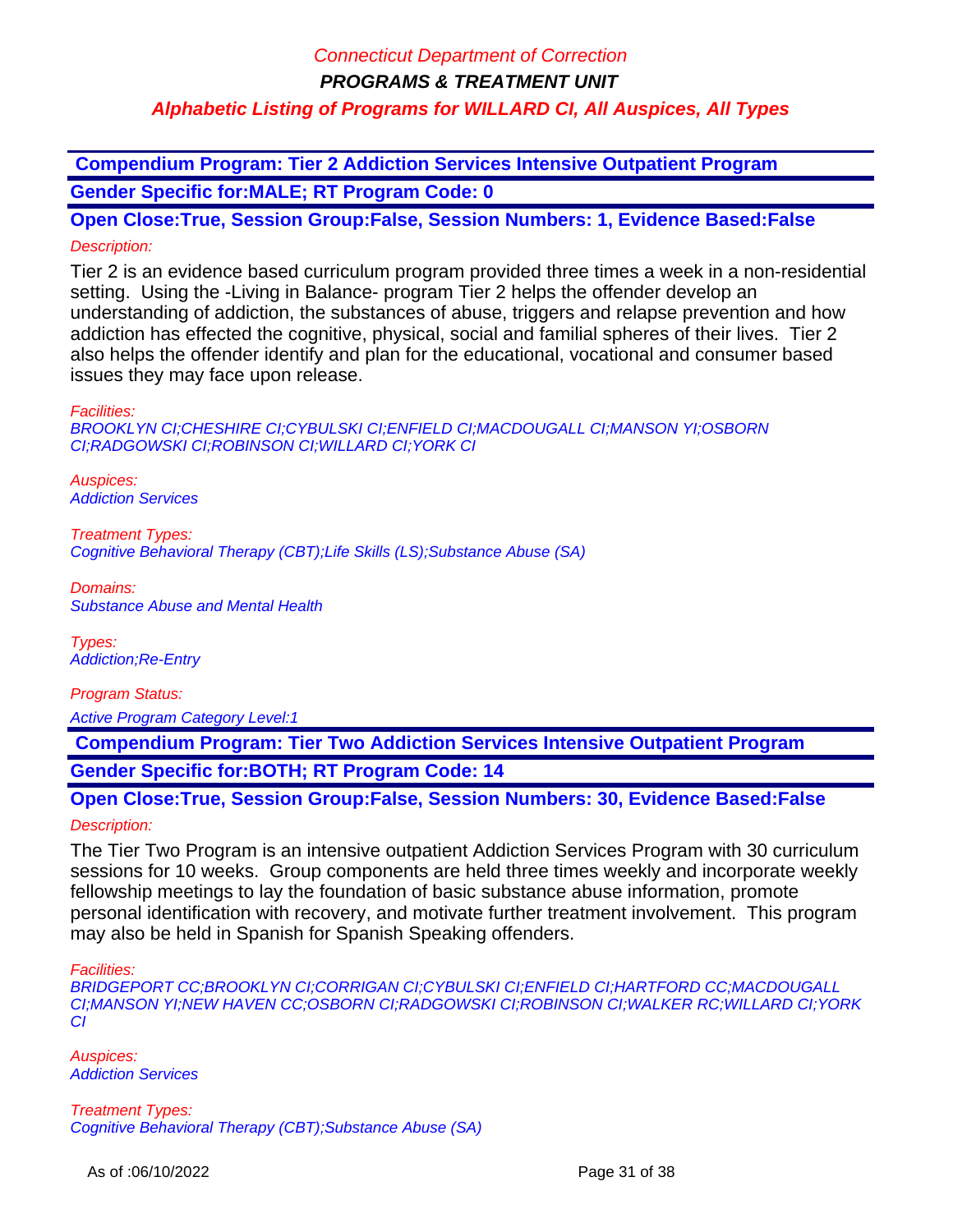Domains:

Criminal Attitudes and Behavioral Patterns;Substance Abuse;Substance Abuse and Mental Health

Types: **Addiction** 

Program Status:

Active Program Category Level:1

 **Compendium Program: Transitional Case Management (TCM)**

**Gender Specific for:BOTH; RT Program Code: MC**

**Open Close:True, Session Group:False, Session Numbers: 1, Evidence Based:False**

#### Description:

The Transitional Case Management (TCM) program is designed to help ensure individuals a successful transition from incarceration back to the community through comprehensive case management, encouragement and support as well as addiction service treatment. Weekly individual and group therapy sessions are held with clients from three months prior to release and up to four months afterwards for transition planning. TCM clinicians focus during this period on issues such as employment, housing, insurance, transportation and education as they improve confidence in themselves an their ability to succeed.

Facilities:

CYBULSKI CI;OSBORN CI;RADGOWSKI CI;ROBINSON CI;WILLARD CI;YORK CI

Auspices:

Community Addiction Services;Contracted Program

#### Treatment Types:

Life Skills (LS);Reintegration Enhancement/Relapse Prevention (RERP);Substance Abuse (SA)

Domains:

Education;Employment/Financial;Housing Safety;Mental Health;Self Efficacy;Substance Abuse;Substance Abuse and Mental Health

Types: Re-Entry

Program Status:

Active Program Category Level:2

 **Compendium Program: USD #1 Voc. Ed: Computer Repair**

**Gender Specific for:MALE; RT Program Code: 68**

# **Open Close:True, Session Group:False, Session Numbers: 1, Evidence Based:False**

### Description:

A+ Certification in Computer Repair means that students will possess the skills, knowledge, and customer relations skills essential to be a successful computer service technician, as defined by experts from companies across the industry. The Computer Repair Course covers a broad range of hardware and software technologies. It trains student to satisfy the standards of the computer industry and readies them to later become A+ Certified.

#### Facilities:

As of :06/10/2022 **Page 32 of 38**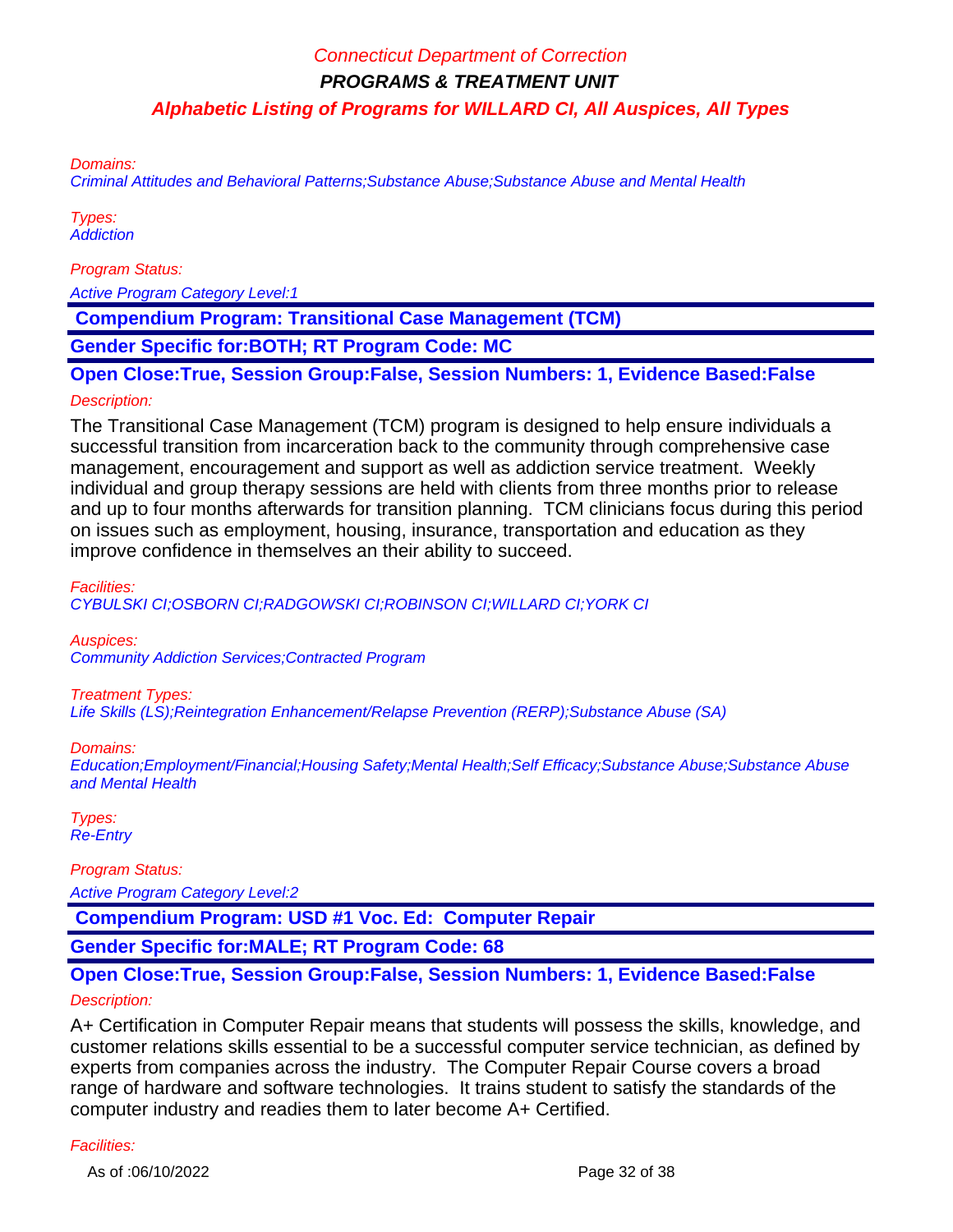CHESHIRE CI;WILLARD CI

Auspices: USD#1

Treatment Types: Education (Ed)

Domains: Education, Employment, and Financial Situation

Types: Career Technical Education;Community Service;Re-Entry

Program Status:

Active Program Category Level:1

 **Compendium Program: USD#1 Adult Basic Education (GL 5-8)**

**Gender Specific for:BOTH; RT Program Code: 51**

**Open Close:True, Session Group:False, Session Numbers: 1, Evidence Based:False**

Description:

ABE is a primary program of instruction designed to provide training in academic skills in the areas of reading, mathematics, language arts, general science and social studies. The program is directed toward increasing academic proficiency. ABE 2 is provided to individuals who have been assessed by the education unit with a 5-8 grade level.

Facilities:

BRIDGEPORT CC;BROOKLYN CI;CHESHIRE CI;CORRIGAN CI;CYBULSKI CI;ENFIELD CI;GARNER CI;HARTFORD CC;MACDOUGALL CI;MANSON YI;NEW HAVEN CC;NORTHERN CI;OSBORN CI;RADGOWSKI CI;ROBINSON CI;WILLARD CI;YORK CI

Auspices: USD#1

Treatment Types: Education (Ed)

Domains: Education;Education, Employment, and Financial Situation

Types: Academic Education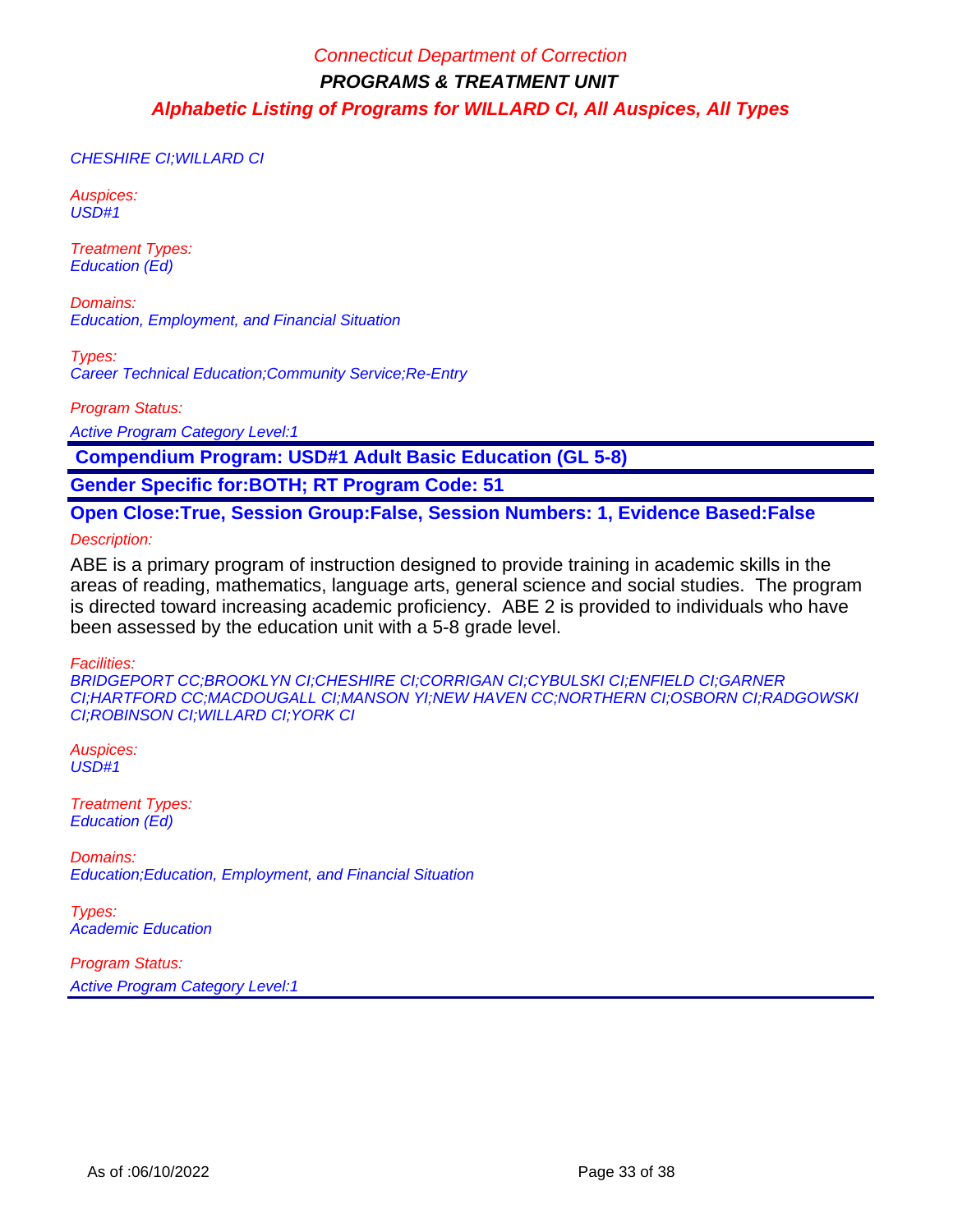**PROGRAMS & TREATMENT UNIT**

### **Alphabetic Listing of Programs for WILLARD CI, All Auspices, All Types**

 **Compendium Program: USD#1 Adult Basic Education (GL 9-12)**

**Gender Specific for:BOTH; RT Program Code: 52**

**Open Close:True, Session Group:False, Session Numbers: 1, Evidence Based:False** Description:

ABE is the primary program of instruction designed to provide training in academic skills in the areas of reading, mathematics, language arts, general science and social studies. The program is directed toward increasing academic proficiency. ABE 3 is provided to individuals who have been assessed by the education unit with a 9-12 grade level.

Facilities:

BRIDGEPORT CC;BROOKLYN CI;CHESHIRE CI;CORRIGAN CI;CYBULSKI CI;ENFIELD CI;GARNER CI;HARTFORD CC;MACDOUGALL CI;MANSON YI;NEW HAVEN CC;NORTHERN CI;OSBORN CI;RADGOWSKI CI;ROBINSON CI;WALKER RC;WILLARD CI;YORK CI

Auspices: USD#1

Treatment Types: Education (Ed)

Domains: Education;Education, Employment, and Financial Situation

Types: Academic Education

Program Status:

Active Program Category Level:1

 **Compendium Program: USD#1 Adult Basic Education 4 (GL 0-12)**

**Gender Specific for:BOTH; RT Program Code: 53**

**Open Close:True, Session Group:False, Session Numbers: 1, Evidence Based:False**

Description:

ABE is the primary program of instruction designed to provide training in academic skills in the areas of reading, mathematics, language arts, general science and social studies. the program is directed toward increasing academic proficiency. ABE 4 is provided to individuals who have been assessed by the education unit with a 0-12 grade level.

Facilities:

BRIDGEPORT CC;BROOKLYN CI;CENTRAL OFFICE ;CORRIGAN CI;CYBULSKI CI;ENFIELD CI;GARNER CI;HARTFORD CC;MACDOUGALL CI;MANSON YI;NEW HAVEN CC;NORTHERN CI;OSBORN CI;RADGOWSKI CI;ROBINSON CI;WILLARD CI;YORK CI

Auspices:  $USD#1$ 

Treatment Types: Education (Ed)

Domains: Education;Education, Employment, and Financial Situation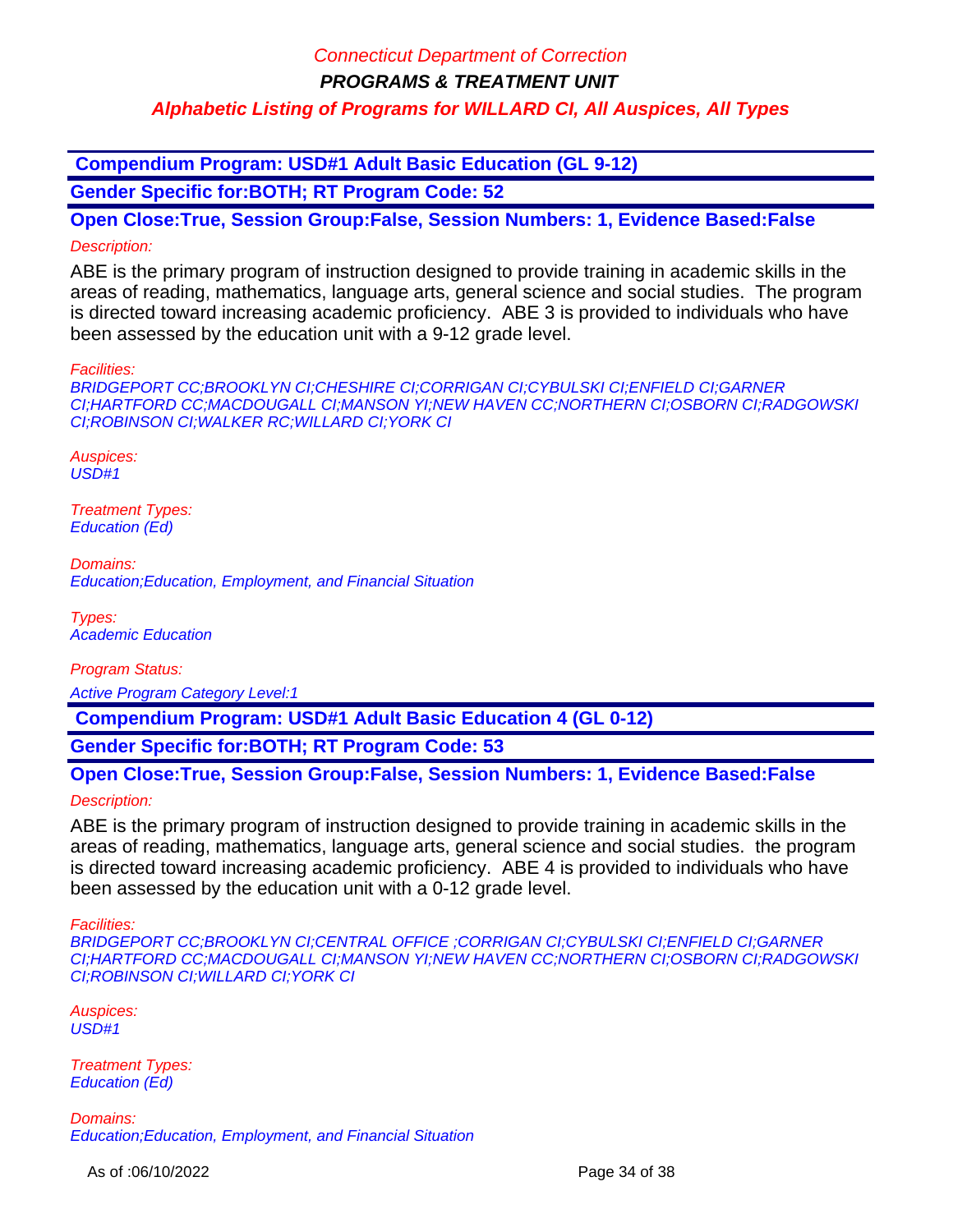Types: Academic Education

Program Status:

Active Program Category Level:1

 **Compendium Program: USD#1 Family Education & Parenting**

**Gender Specific for:BOTH; RT Program Code: 37**

**Open Close:True, Session Group:False, Session Numbers: 1, Evidence Based:False**

#### Description:

This program is designed to help inmates with children become responsible parents. Inmates have classes in parenting skills and in some cases read children's books into audio cassettes to send home to their children. Components of the parenting skills classes include parenting from a distance, discipline techniques, and communicating with children.

Facilities: BROOKLYN CI;CYBULSKI CI;ENFIELD CI;MANSON YI;OSBORN CI;WILLARD CI;YORK CI

Auspices: All Facility Staff;USD#1

Treatment Types: Education (Ed);Family Support (FS)

#### Domains:

Education;Education, Employment, and Financial Situation;Family;Family and Social Support;Parenting

Types: Family;Self Improvement

Program Status:

Active Program Category Level:2

 **Compendium Program: USD#1 GED/High School Diploma**

**Gender Specific for:BOTH; RT Program Code: 86**

**Open Close:True, Session Group:False, Session Numbers: 1, Evidence Based:False** Description:

The GED is the primary program of instruction for students functioning above an eighth grade level who wish to earn a State of Connecticut high school diploma through the examination process. GED Tutors and volunteers assist Department teachers by helping inmates prepare for the GED Exam and/or by helping to teach basic language skills.

Facilities:

BRIDGEPORT CC;BROOKLYN CI;CHESHIRE CI;CORRIGAN CI;CYBULSKI CI;ENFIELD CI;GARNER CI;HARTFORD CC;MACDOUGALL CI;MANSON YI;NEW HAVEN CC;OSBORN CI;RADGOWSKI CI;ROBINSON CI;WILLARD CI;YORK CI

Auspices: USD#1

Treatment Types:

As of :06/10/2022 **Page 35 of 38**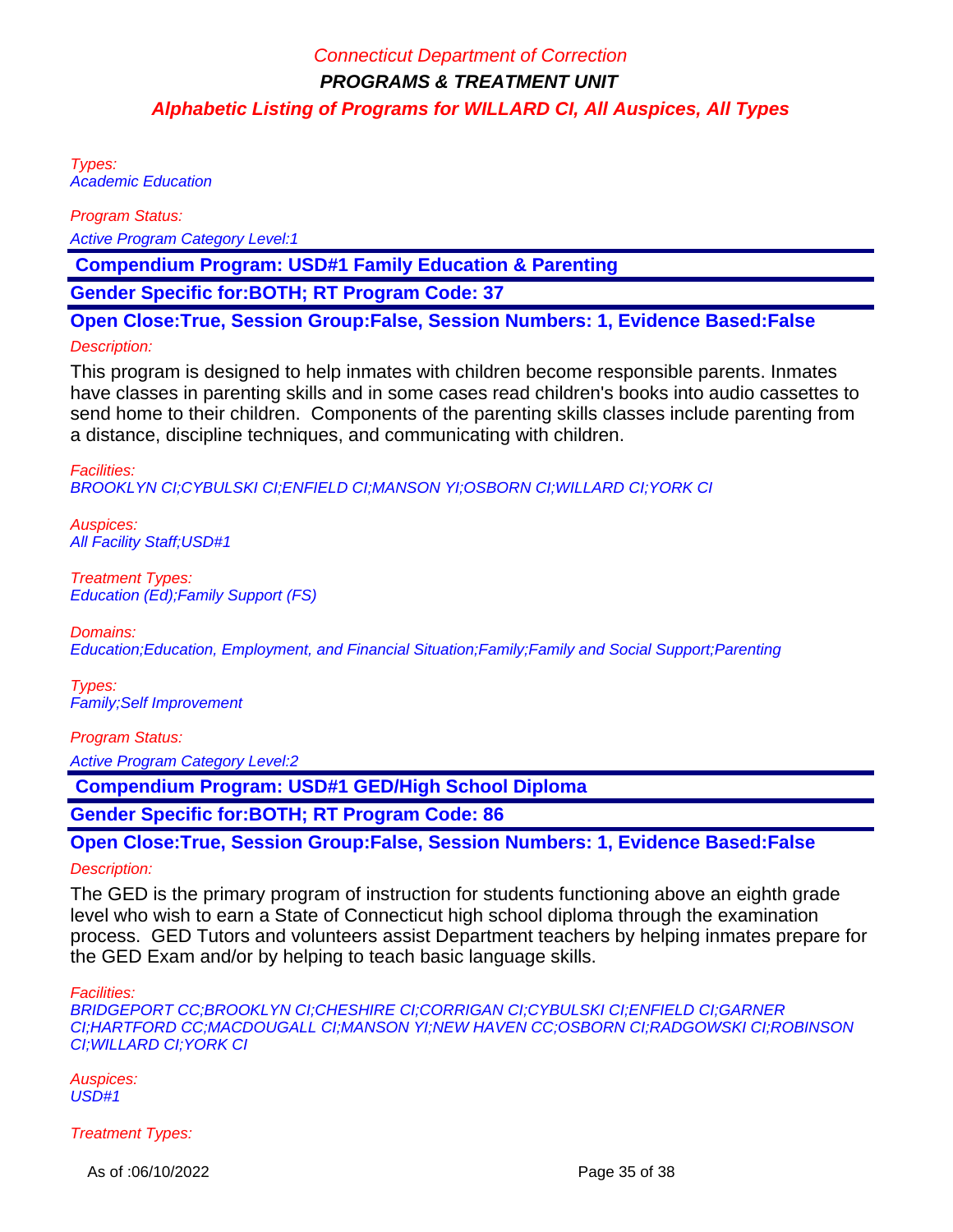Education (Ed)

Domains: Education;Education, Employment, and Financial Situation

Types: Academic Education

Program Status:

Active Program Category Level:1

 **Compendium Program: USD#1 Voc. Ed: Computer Education**

**Gender Specific for:BOTH; RT Program Code: 67**

**Open Close:True, Session Group:False, Session Numbers: 1, Evidence Based:False**

### Description:

The Computer Software Application Technology course is designed to provide students with an introduction to computer operations and with the application of various software packages and programs. Students begin by learning simple software programs and then progress to more sophisticated packages as their individual skills develop. Software programs introduced include but are not limited to the following: Access, Visual Basic, Adobe PageMaker, Excel, MicroSoft Works, Power Point, Micro-Soft Word, Micro-Soft for Windows, and Adobe Indesign Adobe Illustrator. Students design and complete projects using this software.

Facilities: CYBULSKI CI;ENFIELD CI;MACDOUGALL CI;ROBINSON CI;WILLARD CI;YORK CI

Auspices: USD#1

Treatment Types: Education (Ed)

Domains: Education;Education, Employment, and Financial Situation;Employment/Financial

Types: Career Technical Education;Re-Entry

Program Status:

Active Program Category Level:1

 **Compendium Program: Valid Photo Driver's License**

**Gender Specific for:BOTH; RT Program Code: I1**

**Open Close:True, Session Group:False, Session Numbers: 1, Evidence Based:False**

Description:

\*\*\*\*

Facilities:

BRIDGEPORT CC;BROOKLYN CI;CENTRAL OFFICE ;CHESHIRE CI;CORRIGAN CI;CYBULSKI CI;ENFIELD CI;GARNER CI;HARTFORD CC;MACDOUGALL CI;MANSON YI;NEW HAVEN CC;NORTHERN CI;OSBORN CI;RADGOWSKI CI;ROBINSON CI;WALKER RC;WILLARD CI;YORK CI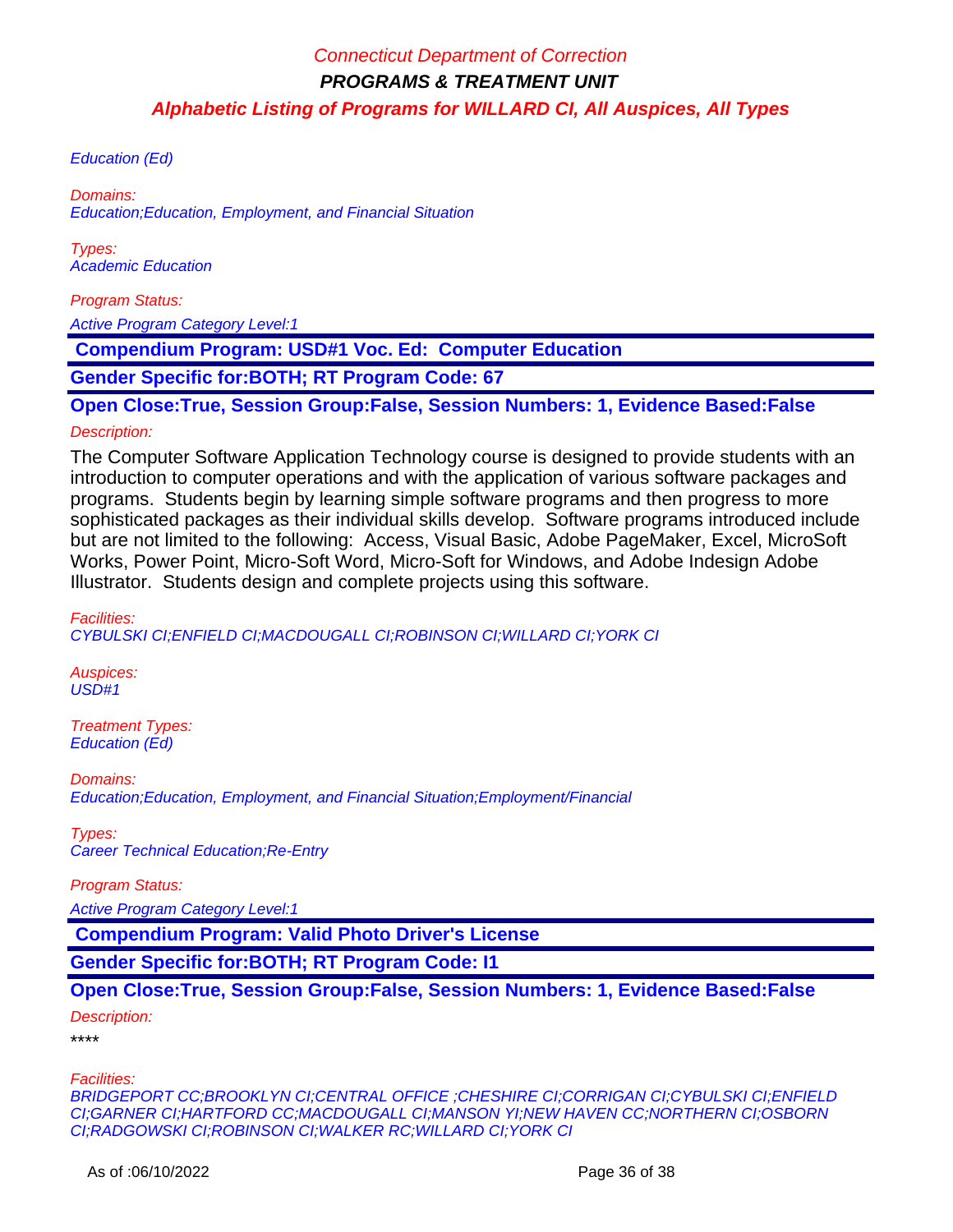Auspices: Programs & Treatment Unit

Treatment Types: Reintegration Enhancement/Relapse Prevention (RERP)

Domains: Education, Employment, and Financial Situation;Employment/Financial

Types: Re-Entry

Program Status:

Active Program Category Level:3

 **Compendium Program: VOICES (Victim Offender Institutional Correctional Educational Services)**

**Gender Specific for:BOTH; RT Program Code: 03**

**Open Close:True, Session Group:False, Session Numbers: 15, Evidence Based:True**

### Description:

Victim Offender Institutional Correctional Educational Services . This program is designed to use volunteer support to broaden inmates' understanding and sensitivity to the impact of their crime on others.

Facilities:

BROOKLYN CI;CYBULSKI CI;ENFIELD CI;GARNER CI;HARTFORD CC;MACDOUGALL CI;MANSON YI;RADGOWSKI CI;ROBINSON CI;WILLARD CI;YORK CI

Auspices:

All Facility Staff;Contracted Program;Programs & Treatment Unit;Safe Passage;Volunteer Services

Treatment Types: Victim Impact (VI)

Domains: Anger/Hostility;Antisocial Attitudes;Criminal Attitudes and Behavioral Patterns

Types: Anger Management;Family;Victim

Program Status:

Active Program Category Level:2

 **Compendium Program: Warren Kimbro Re-Entry Project (WKRP)**

**Gender Specific for:BOTH; RT Program Code: WK**

**Open Close:True, Session Group:False, Session Numbers: 1, Evidence Based:False**

Description:

New Haven Re-entry Project

Facilities:

CYBULSKI CI;OSBORN CI;RADGOWSKI CI;ROBINSON CI;WILLARD CI;YORK CI